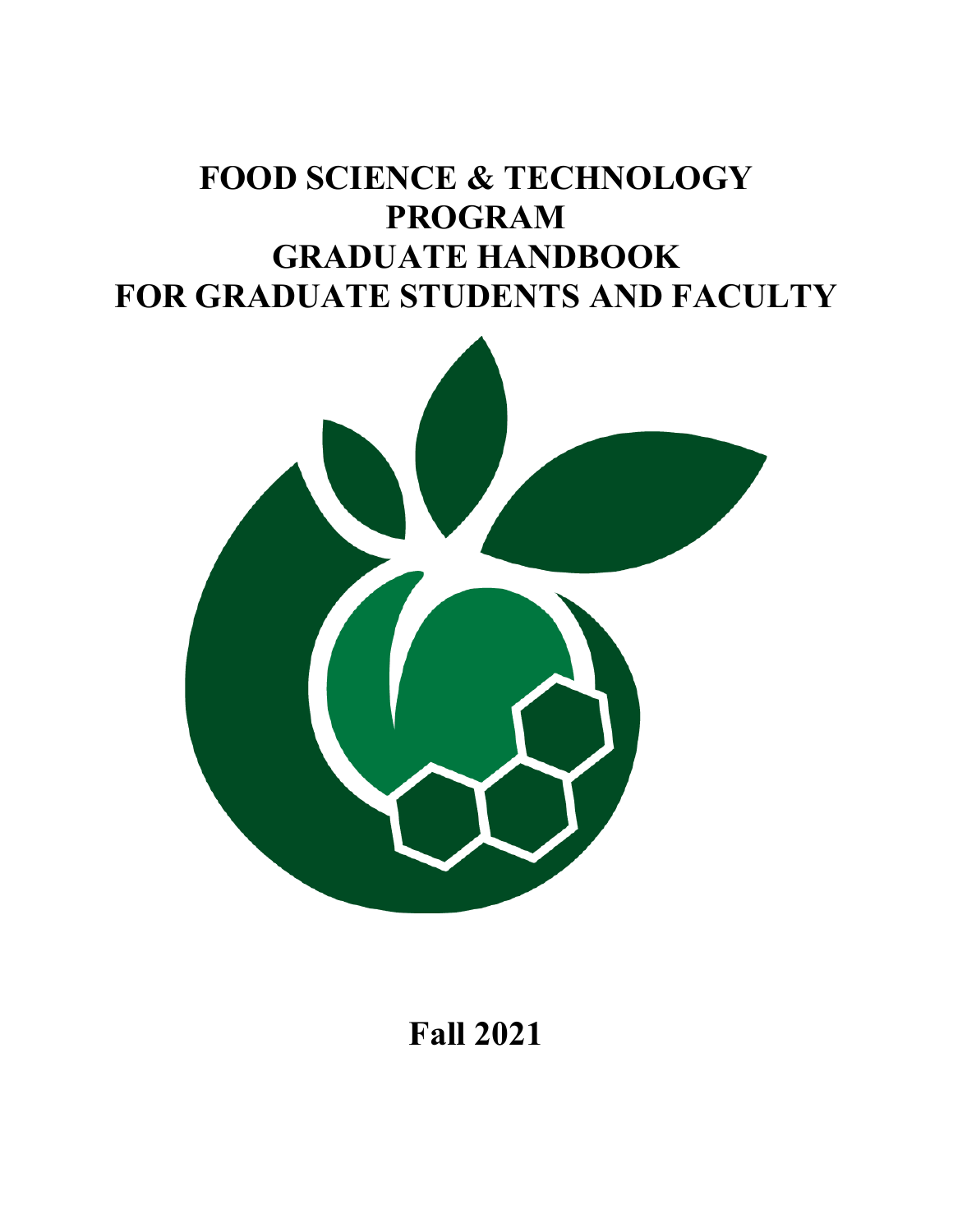## **TABLE OF CONTENTS**

<span id="page-1-0"></span>

| <b>Introduction</b>                                         | page | 2                       |
|-------------------------------------------------------------|------|-------------------------|
| <b>FSHN Department Policies and Procedures</b>              | page | $\boldsymbol{2}$        |
| <u>Letter of Intent</u>                                     | page | $\overline{2}$          |
| <b>Registration Procedures</b>                              | page | $\boldsymbol{2}$        |
| <b>ISU ID</b>                                               | page | $\boldsymbol{2}$        |
| <b>Adds and Drops</b>                                       | page | $\overline{\mathbf{2}}$ |
| <b>Departmental Communication</b>                           | page | $\boldsymbol{2}$        |
| <u>Electronic mail</u>                                      | page | $\overline{\mathbf{3}}$ |
| <b>Department Staff Assistance</b>                          | page | $\overline{\mathbf{3}}$ |
| <b>Fees and Payment Schedules</b>                           | page | $\overline{\mathbf{3}}$ |
| <b>General Graduate Student Information</b>                 | page | $\overline{\mathbf{3}}$ |
| <b>Graduate and Professional Student Senate</b>             | page | $\overline{\mathbf{3}}$ |
| <b>Scholarship &amp; Fellowship Applications</b>            | page | $\overline{\mathbf{3}}$ |
| <b>Department Travel Grants</b>                             | page | $\overline{\mathbf{4}}$ |
| <b>Employment Opportunities</b>                             | page | 4                       |
| <b>Department Academic Policies</b>                         | page | 4                       |
| <b>Assistantships</b>                                       | page | 4                       |
| <b>Graduate Student without ISU Assistantship</b>           | page | $\overline{\mathbf{4}}$ |
| <b>Selection of Major Professor</b>                         | page | 5                       |
| <b>Seminar Attendance</b>                                   | page | 5                       |
| <b>The Research Problem</b>                                 | page | 6                       |
| <b>Admission to FST Doctoral Program</b>                    | page | 6                       |
| <b>Food Science &amp; Technology Major Requirements</b>     | page | 7                       |
| <b>Program of Study Committee</b>                           | page | 7                       |
| <u> Graduate Major Curriculum</u>                           | page | 9                       |
| <b>Training on discrimination and harassment prevention</b> | page | 12                      |
| <b>Final Exam</b>                                           | page | 12                      |
| <b>Final Oral Exam for M.S. and Ph.D. Students</b>          | page | 12                      |
| <b>FSHN Thesis and Dissertation Assessment Form</b>         | page | 13                      |
| <b>Minors</b>                                               | page | 14                      |
| <b>Food Safety Certificate</b>                              | page | 14                      |
| <b>Grades</b>                                               | page | 14                      |
| <b>Defense Seminar</b>                                      | page | 14                      |
| <b>Interdepartmental Majors &amp; Co-majors</b>             | page | 15                      |
| <b>Graduate Student Evaluation</b>                          | page | 15                      |
| <b>Graduate Program Outcomes and Assessment</b>             | page | 15                      |
| <b>Vacation and Sick Leave</b>                              | page | 16                      |
| <b>Procedure for Changing Major Professor</b>               | page | 16                      |
| <b>Dismissal Criteria and Procedures</b>                    | page | 17                      |
| <b>Teaching Requirement</b>                                 | page | 19                      |
| <b>Graduate College Requirements</b>                        | page | 21                      |
| <b>Thesis Deposit and Copies</b>                            | page | 21                      |
| <b>Academic Regulations and Responsibilities</b>            | page | 22                      |
| <b>Specific Responsibilities</b>                            | page | 22                      |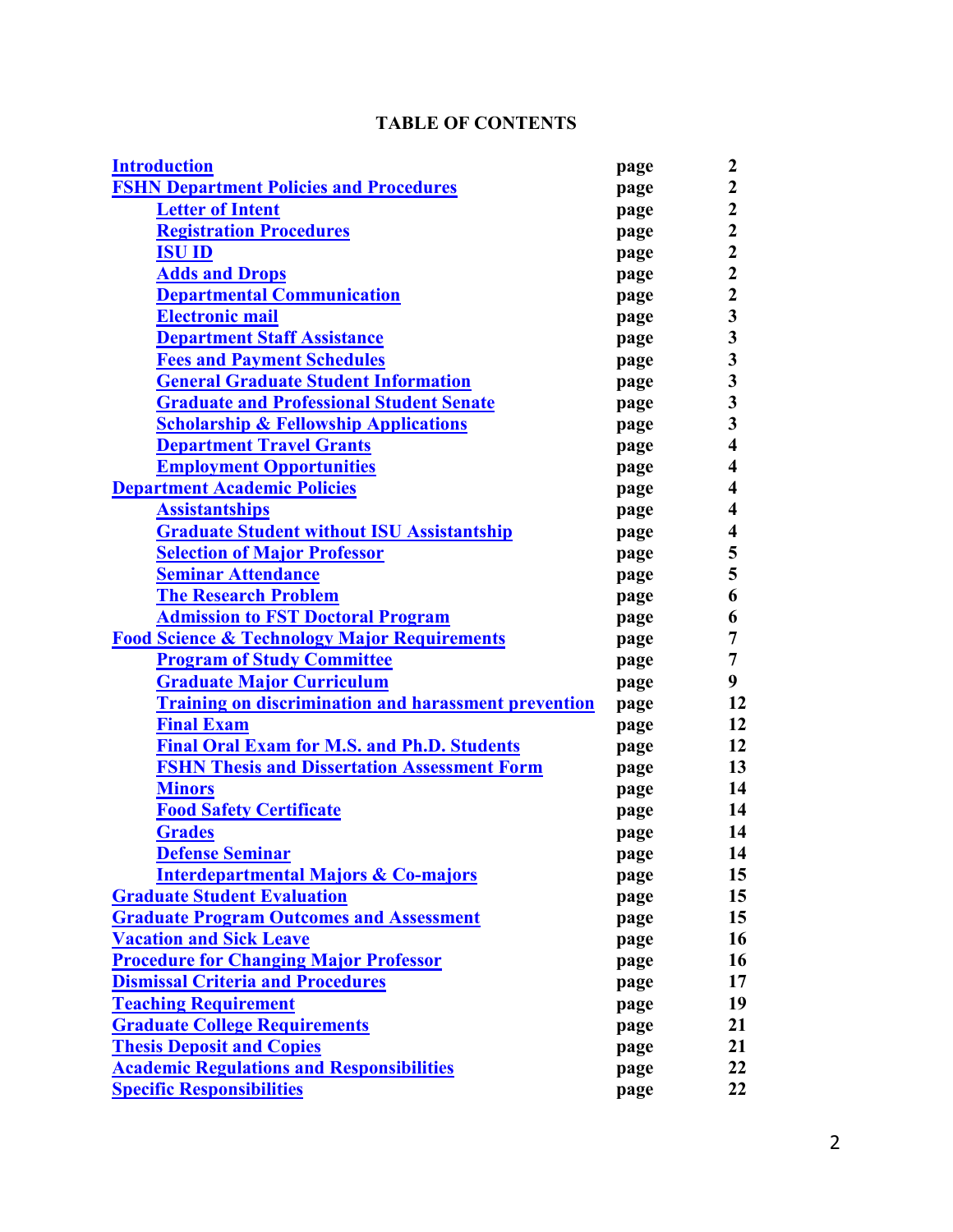| <b>Department Chair and/or DOGE</b>                          | page | 22 |
|--------------------------------------------------------------|------|----|
| <b>Major Professor</b>                                       | page | 23 |
| <b>POS Committee</b>                                         | page | 23 |
| <b>Graduate Program Assistant</b>                            | page | 23 |
| <b>FST Graduate Students</b>                                 | page | 23 |
| <b>Professional Ethics</b>                                   | page | 24 |
| <b>Professional Development</b>                              | page | 24 |
| <b>Maintaining a Laboratory Notebook</b>                     | page | 24 |
| <b>Authorship</b>                                            | page | 25 |
| <b>Ownership of Intellectual Property</b>                    | page | 25 |
| <b>Discrimination and Harassment Policy</b>                  | page | 26 |
| <b>Diversity at Iowa State University</b>                    | page | 26 |
| <b>Graduate Faculty in Food Science and Human Nutrition</b>  | page | 26 |
| <b>Graduate Students in Food Science and Human Nutrition</b> | page | 29 |
| Appendix                                                     | page | 31 |

Abbreviations used:

**CCUR**, Center for Crops Utilization Research **CHS**, College of Human Sciences **DOGE**, Director of Graduate Education **FSB**, Food Sciences Building **FSHN**, Food Science and Human Nutrition **FST,** Food Science and Technology **GPSS**, Graduate and Professional Student Senate **HNSB**, Human Nutritional Sciences Building **IFT,** Institute of Food Technologists **ISU**, Iowa State University

**POSC**, Program of Study Committee

**RA**, Research Assistant

**TA**, Teaching Assistant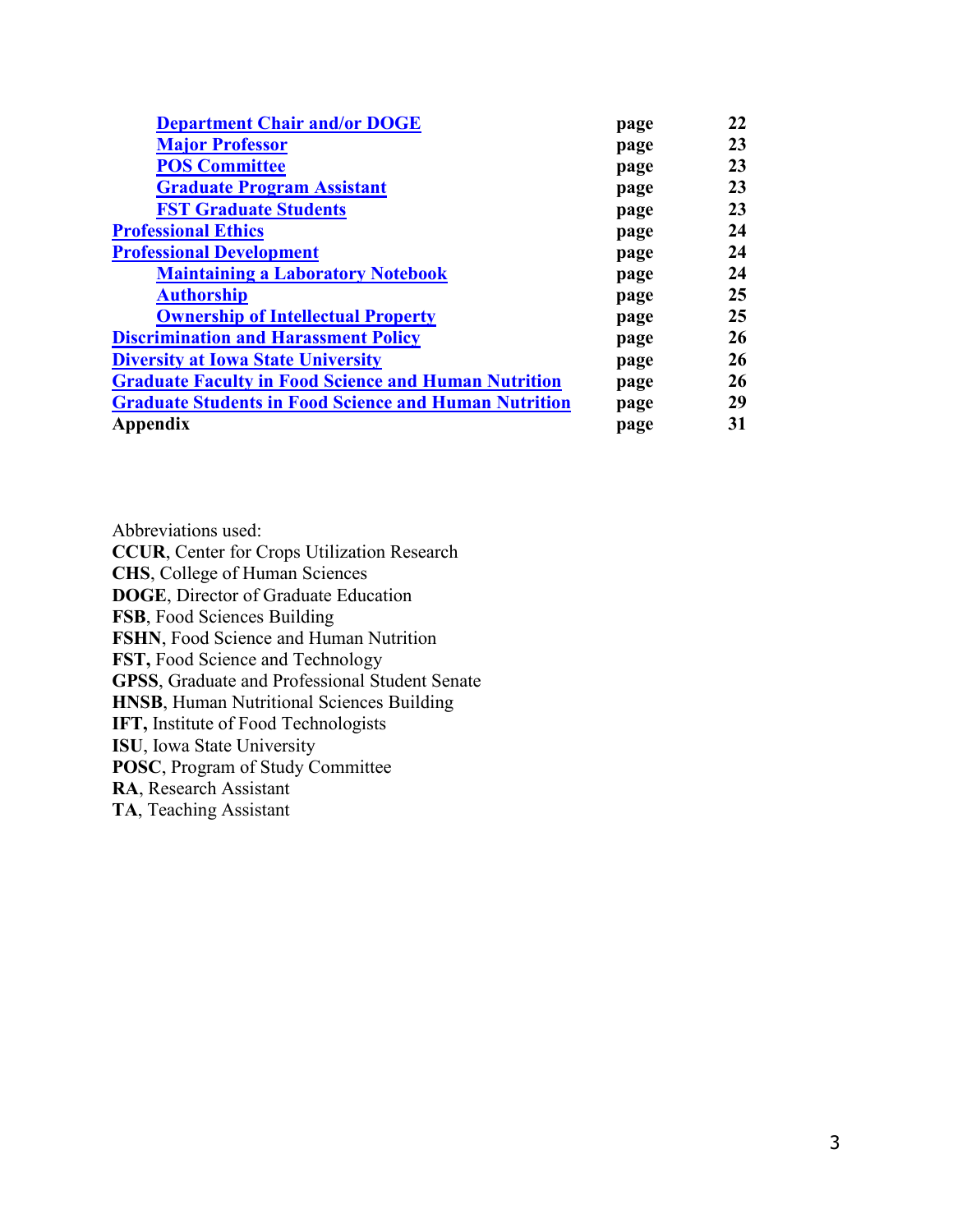## <span id="page-3-0"></span>**INTRODUCTION**

This graduate handbook presents important information to students enrolled in the MS and PhD programs of the Food Science & Technology (FST) and to faculty of the Food Science and Human Nutrition (FSHN) Department.

This handbook is intended to serve as a guide as you navigate through your graduate program. **Each graduate student must assume full responsibility for knowledge of the requirements of the Graduate College** [\(http://www.grad-college.iastate.edu/publications/gchandbook/\)](http://www.grad-college.iastate.edu/publications/gchandbook/) **and the departmental requirements for their chosen program.**

## <span id="page-3-1"></span>**FSHN DEPARTMENT POLICIES AND PROCEDURES**

#### <span id="page-3-2"></span>**Letter of Intent**

A Graduate Assistantship Letter of Intent is processed through Workday at the beginning of the appointment and describes the position offered as well as the stipend and length of appointment (you are usually appointed for 1 year or less, with renewals based on funding availability). Letter of Intent will be renewed annually. Payment will be directly deposited in your bank account. Payment is on the last working day of the month. If you change your address during the year, you must make changes on Access Plus.

#### <span id="page-3-3"></span>**Registration Procedures**

After consultation with your major professor about courses to take, you will handle your initial registration online through Access Plus. You can view the Schedule of Classes online via the Iowa State University (ISU) homepage at [http://www.public.iastate.edu/~catalog/schedule/.](http://www.public.iastate.edu/%7Ecatalog/schedule/) Additional information regarding this subject can be found in: *Graduate College Handbook* , Ch. 2 [\(http://www.grad-college.iastate.edu/publications/gchandbook/\)](http://www.grad-college.iastate.edu/publications/gchandbook/).

#### <span id="page-3-4"></span>**ISU I.D.**

ISU IDs (ISU Card) are available at 0530 Beardshear (4-2727). Before obtaining an ISUCard, the hiring department must start the Onboarding process through Workday and the new employee must complete payroll paperwork with Human Recourses. A photo ID is required in order to obtain an ISUCard. Driver's license or passport are the preferred documents. The University ID Number (UID) is also required in order to look up the employee's record. The first ISUCard is free.

#### <span id="page-3-5"></span>**Adds and Drops**

Information on the procedures for adds and drops can be found under Registration Changes in *Graduate College Handbook*. Your major professor may have to sign off on any changes depending on the period for adding/dropping.

#### <span id="page-3-6"></span>**Department Communication**

<span id="page-3-7"></span>Graduate students will receive many written and electronic communications from many individuals; thus, check your mailbox and email often. Your prompt response is the professional response.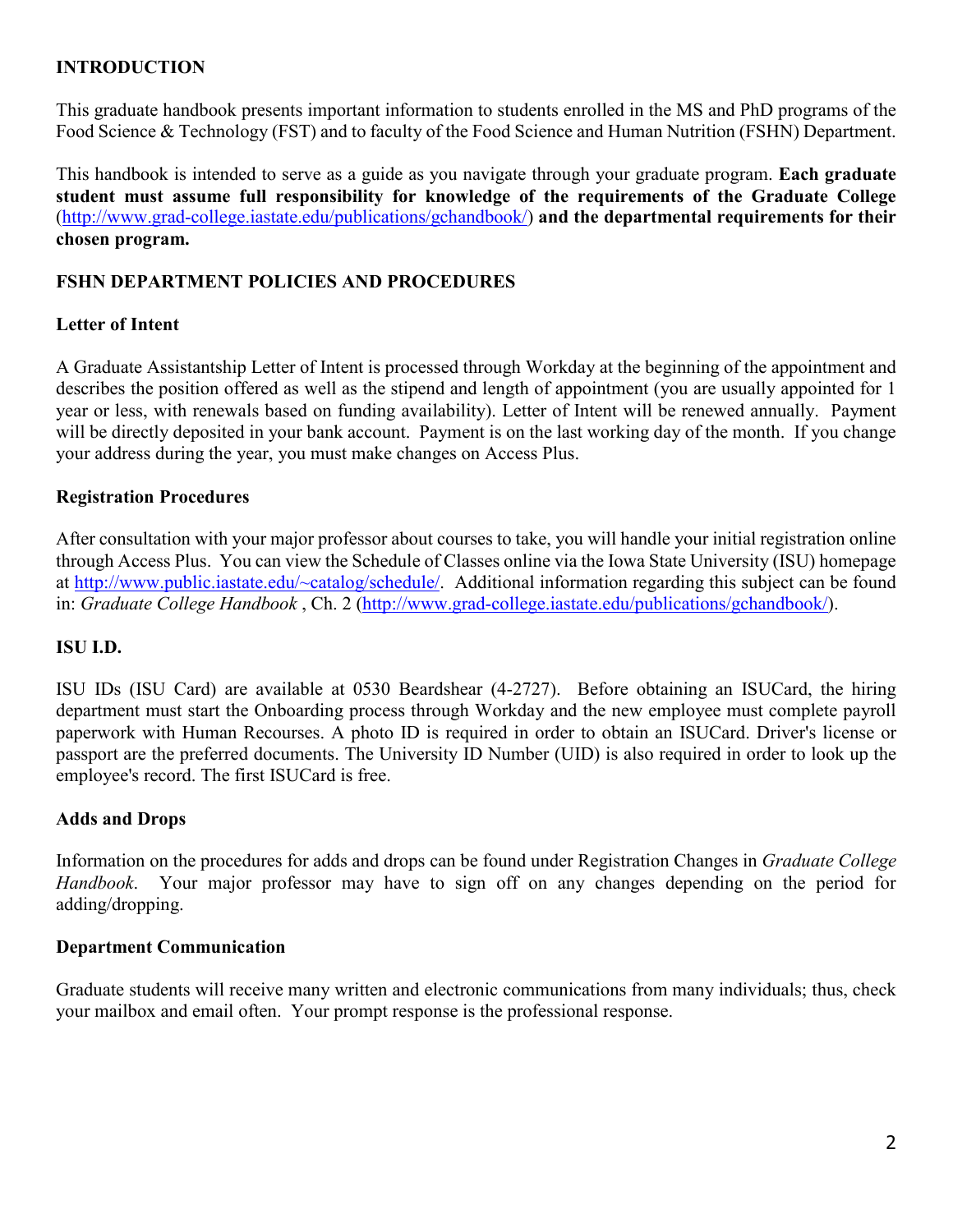#### **Electronic Mail**

Graduate students can be addressed through [fshngradstudents@iastate.edu](mailto:fshngradstudents@iastate.edu) for messages of interest to graduate students. FSHN faculty or FSHN staff can be reached at [fshnfaculty@iastate.edu](mailto:fshnfaculty@iastate.edu) or [fshnstaff@iastate.edu,](mailto:fshnstaff@iastate.edu) respectively.

#### <span id="page-4-0"></span>**Department Staff Assistance**

The departmental staff are available for assistance through your major professor. The staff does not assist in preparation of coursework materials (except for teaching assistants which should be handled through the instructor), thesis typing or other non-research work. If you are in doubt, ask your major professor. Procedures for ordering supplies, travel, etc. can be found on the department website at <http://www.fshn.hs.iastate.edu/faculty-staff/procedures-forms/>

#### <span id="page-4-1"></span>**Fees and payment schedules**

Bill payment is always a concern for new graduate students. The fee payment schedule is available at the Accounts Receivable website: <http://www.ubill.iastate.edu/> . Tuition and fees are posted on the student's U-bill online through Access Plus.

<span id="page-4-2"></span>**General Graduate Student Information** is available on the Graduate College website under **Current Students, New Student Orientation. [www.grad-college.iastate.edu/](http://www.grad-college.iastate.edu/)**

#### <span id="page-4-3"></span>**The Graduate and Professional Student Senate**

Graduate students do have a channel for concerns via the Graduate and Professional Student Senate (GPSS). Each department elects one to five representatives. If a graduate student experiences any problems in their classes or their studies at ISU, they should contact their Graduate Student Representative. The GPSS can also be contacted at their office, West Student Office Space C in the Memorial Union. The GPSS office also has a variety of information on various grants available to graduate students.

Information on the Graduate and Professional Student Senate is located at: [http://www.grad](http://www.grad-college.iastate.edu/gpss/)[college.iastate.edu/gpss/](http://www.grad-college.iastate.edu/gpss/) .

#### <span id="page-4-4"></span>**SCHOLARSHIP & FELLOWSHIP APPLICATIONS**

Scholarships and/or Fellowships are available from a number of sources to qualified applicants. In addition to the information below, students should contact faculty, student representatives, professional societies and publications, Department resources, and relevant websites. Beardshear Hall has financial aid and scholarship office where students can check for possible scholarships and forms.

#### **Department and College**

Scholarships are administered annually by the College of Human Sciences, College of Agriculture and Life Sciences and Food Science and Human Nutrition. Due dates and availability of forms will be announced via department email listserv. Guidelines and forms are available online at the appropriate websites as well.

#### **Professional Advancement Grant**

Forms are available on the Graduate and Professional Student Senate website. Be sure to complete all sections of the form. You are encouraged to apply for these grants as soon as possible.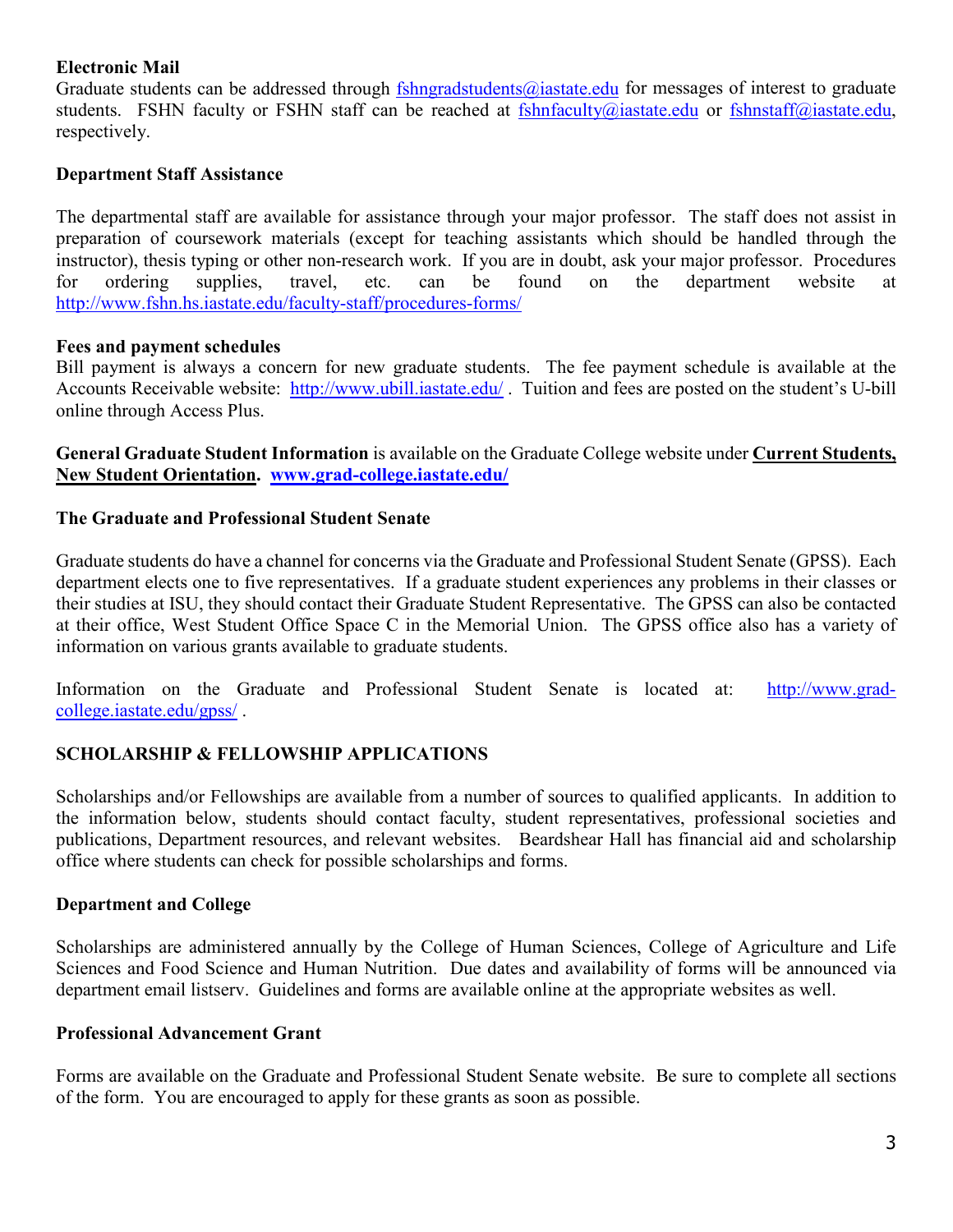#### **Professional Societies**

A number of professional societies (e.g., Institute of Food Technologists, IFT; American Cereal Science Society, American Oil Chemists' Society, Phi Tau Sigma) provide scholarships and/ or fellowships for qualified graduate students to support their research and travel to professional meetings. Announcements of these opportunities and relevant forms can be found on the society website. They are often announced by the Department via department email listservs. Please see the professional journals or check with your major professor or other faculty for other scholarship opportunities.

#### <span id="page-5-0"></span>**Department Travel Grants**

The Department offers travel scholarship for students attending professional meetings. An application is available at [https://fshn.hs.iastate.edu/procedures-and-forms/.](https://fshn.hs.iastate.edu/procedures-and-forms/) Many professional societies sponsor competitive travel grant funds as well.

#### <span id="page-5-1"></span>**Employment Opportunities**

There are a number of offices around the campus where graduating students can explore job opportunities.

| <b>Placement Office</b> | <b>College of Human Sciences</b> | <b>Student Employment Center</b> |
|-------------------------|----------------------------------|----------------------------------|
| College of Agriculture  | 131 MacKay Hall                  | Office of Student Financial Aid  |
| 141 Curtiss Hall        | Phone: $4-0626$                  | 12 Beardshear Hall               |
| Phone: 4-4725           |                                  | Phone: 4-2223                    |

In addition, a number of companies advertise for job openings in leading food science and nutrition journals and magazines. Parks Library has computer advertisements for jobs and company profiles. Your major professor may be one of your primary sources of information on job and postdoctoral positions.

#### <span id="page-5-2"></span>**DEPARTMENT ACADEMIC POLICIES**

This section will introduce you to specific departmental policies with which you should become familiar. Many of the items discussed here can also be found in the *Graduate College Handbook*. Note however, that some of the departmental policies and requirements may differ to some extent compared to those of the Graduate College.

#### <span id="page-5-3"></span>**Assistantships**

Upon your acceptance into the graduate program you should have received information about funding that is available. The FSHN Department does have a limited number of Research Assistantships available (the number will vary from year to year). Most students are supported by research grants from their major professors. Usually this will be arranged between the student and the professor prior to arrival here at ISU. Additional information about funding can be found in the Scholarships/Fellowships section of this manual. Almost all assistantships in this department are RAs, meaning that you are being paid for the research you conduct. The assistantship qualifies you as a **C-base employee**. Other benefits include payment of your tuition (in-state status with 50% tuition paid for MS student and 100% tuition paid for PhD by the major professor), and enrollment in the student health insurance plan. The assistantship is considered a half-time position and you are required to do laboratory work for 20 hours a week (you are a full-time student; most students spend more than 40 hours on research and class per week), maintain a 3.0 grade point average, take a minimum of 9 credits in both the Fall and Spring semester, and 1 credit during the summer (refer to Graduate College Handbook for current policy and various options). You may work far more hours on a weekly basis in order to complete both your research and your degree. The maximum time limit for graduate students (meeting the degree requirements above) to receive the graduate tuition scholarships is 3 years for a MS student, and 4 years for a PhD student starting with a MS degree, and 7 years for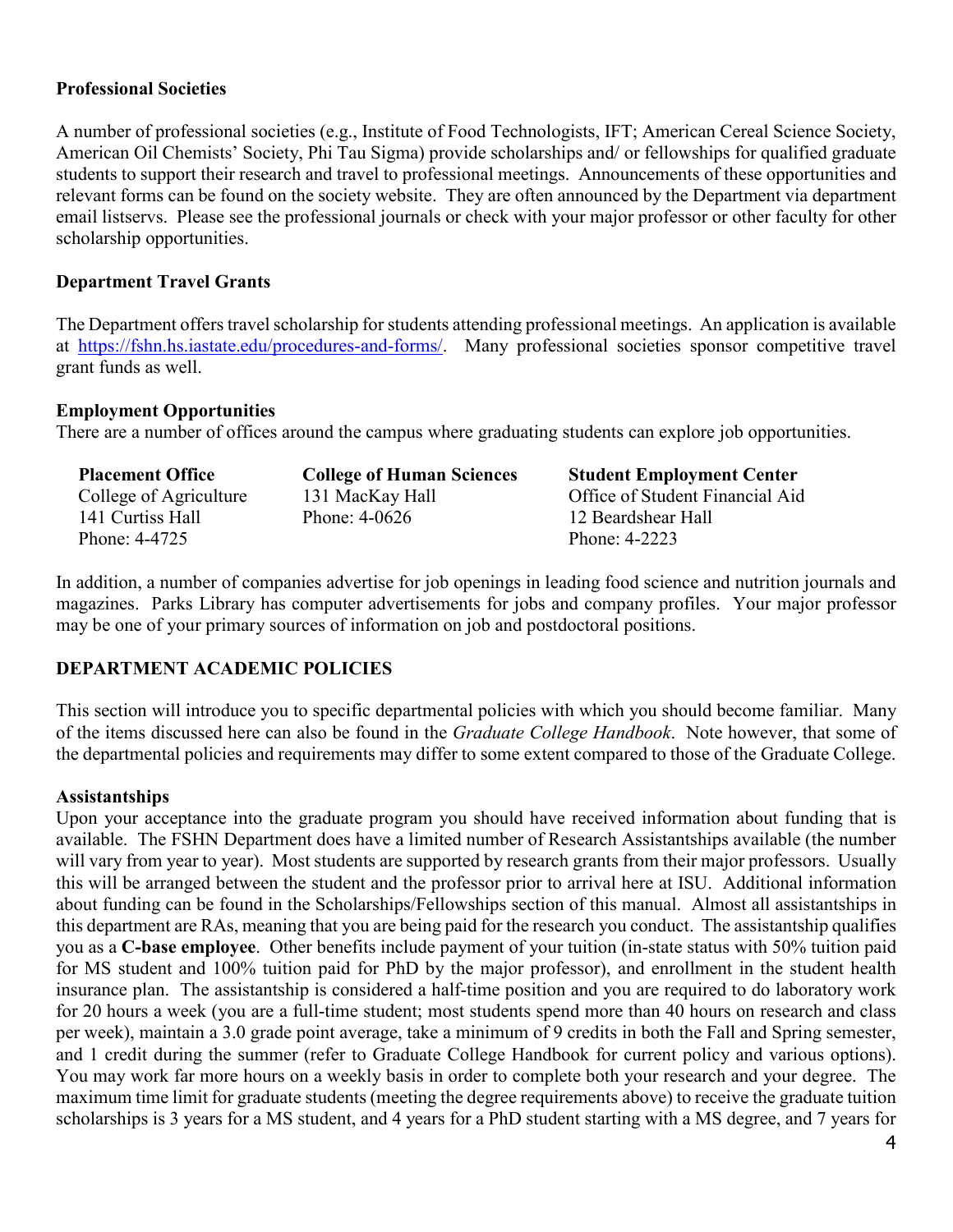a PhD student starting with a bachelor degree.

### <span id="page-6-0"></span>**Graduate student without ISU assistantship**

Students intending to pursue a graduate degree in the Department of FSHN at Iowa State University (ISU) without the financial support of a graduate assistantship from ISU must be approved by the graduate admission committee. **A signed contract** between the major professor and the student outlining the exact terms of the graduate program of study is required. The contract is required to include:

- Statement noting that all graduate handbook guidelines remain in effect.
- Major professor's expectations relative to research project.
- Major professor's expectations relative to work hours including holidays and vacations.
- Documentation of financial support that will/will not be provided (specifically if faculty will financially support tuition and laboratory supplies/expenses).

This contract needs to be **signed by the DOGE of the FST graduate program and the chair of the department**. The student's signature on the contract is confirmation that the student understands that the exact same expectations and requirements as outlined in the graduate handbook apply to all of our graduate students, even if not financially sponsored by ISU. Seeking a different faculty advisor with the intent of acquiring funding is strictly prohibited.

## <span id="page-6-1"></span>**Selection of Major Professor:**

This is an important decision, as the Major Professor will be your advisor and mentor for your graduate career here at ISU. Several factors enter into this decision. The most important factor is the research that is conducted in the professor's laboratory. Other things you may want to consider: the work philosophy and ethics, structure of laboratory, number of students in laboratory, and amount of time that your mentor will be able to commit to you. It is suggested that you speak with a number of professors in the department before making your decision. In addition, talk with the graduate students to gain insight into the working relationship with their major professor.

#### <span id="page-6-2"></span>**Seminar courses and attendance**

The department of FSHN requires four different seminar classes of graduate students: FS HN 580, 581, 681 and 682.

FS HN 580 is offered in the fall semester and should be taken by all new graduate students (first or second semester). FSHN 581 is only offered in the spring; it is designed for graduate students early in their time at ISU. Every semester that you are enrolled at ISU, **even if you are enrolled in FSHN 681** (described below), you are required to enroll in FS HN 682 (See conditions for waiver, below).

There will be at least 40 seminars presented during your tenure as a graduate student in FSHN, as part of FS HN 682. It is the expectation of the faculty that you will take advantage of this educational opportunity and attend several seminars that are "not in your area". You will learn valuable information that you would not normally be exposed to should you only attend seminars in your specific field. We consider this a strength of our graduate program. Seminars are an easy way to expand your knowledge in areas unrelated to your research. Please try to schedule your research work so it does not conflict with seminar times.

Seminar attendance is part of your professional development and it is an expectation that you will be able to attend all of them. However, at least 80% attendance in seminar is required and monitored by the instructors, for example, via submission of synthesis/ summary report on presentation. Your participation in seminar is part of your annual evaluation. If you know in advance that you cannot attend a given seminar, or must miss a seminar,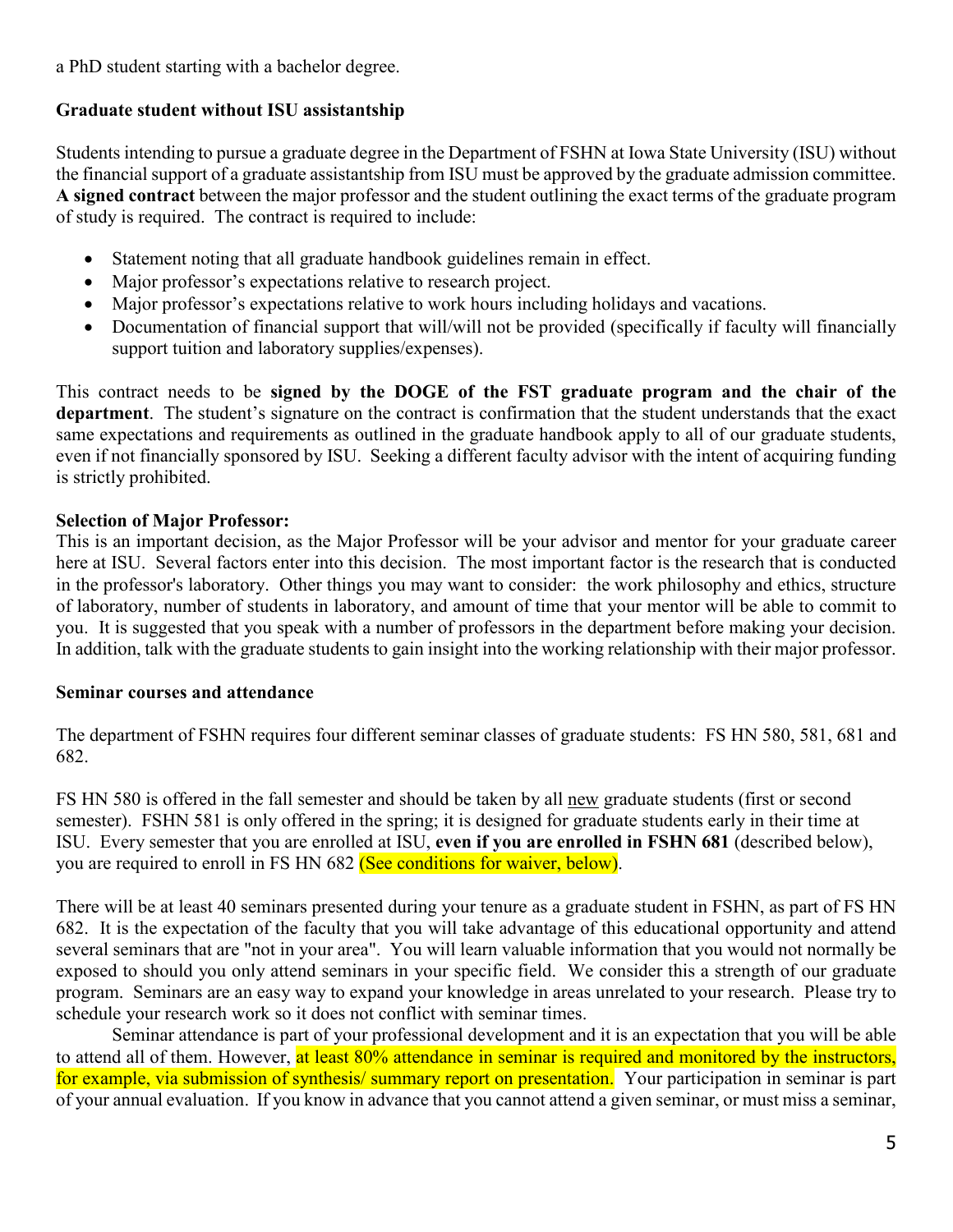contact your major professor and the faculty member in charge of FS HN 682. FSHN students are required to register for FS HN 682 in all Fall and Spring semesters. They are also required to register for FS HN 681 the semester they give their thesis research seminar.

Seminars will be recorded and made available to the students through Canvas. Students receiving the waiver will view the videos and complete all the work required of them for FS HN 682 (mostly reflection). Recorded seminars will also be accessible to all other graduate students, but availability of these recordings will not, in any case, relieve students who have not been granted a waiver from their responsibility to physically attend seminar. We hope that this waiver, and the flexibility that it is intended to provide, will enable graduate students to take courses that are important for their research, while still fully benefitting from the seminar experience.

#### **FSHN 682: Conditions for Waiver**

A student can request for a waiver to be excused from enrolling and/ or attending FS HN 682 **for extenuating circumstances.** Such requests will be **for one semester only** and approved by the DoGE upon major advisor's recommendation.

- Conflict with other registered courses: if a student IS on-campus but must miss attending the seminars due to conflict with other ISU courses, student can fulfil the course requirements independently/ remotely (by watching recorded video). This is waiver for attendance only, not for enrollment.
- CPT/ internship situations: if a student is off-campus on CPT/ internship activities for a semester other than summer, student can be waived from registering FS HN 682.
- Other unforeseen situations and emergencies: waiver could be for attendance only, OR for enrollment itself based on situations

The student must make this request with justification **no later than one week before the start of classes** in order to facilitate review by the FST DOGE and instructor(s) of the class and arrange suitable accommodation with the instructor.

#### *FS HN 681:*

Every graduate student will present one **20-minute (MS degree)** or **40-minute (PhD degree)** seminar during the department seminar series as part of their degree program at ISU. **The student will be granted one credit for the seminar as part of FS HN 681, typically during their final semester.** This seminar is not the thesis defense. The FS HN 681 seminar may encompass just a *portion* of your graduate research, but only COMPLETED RESEARCH should be presented. It is essential that you have *some* completed work prior to registering for the course. Discuss your plans to take FS HN 681 with your advisor. Do NOT register for FS HN 681 if you are unsure if you will be ready; scheduling is very tight, so cancellations are extremely disruptive. To ensure that all faculty, staff and students have the opportunity to hear about your research, we expect all FSHN graduate students to present

FS HN 681 seminars in the spring and fall (NOT summer). *It is important to speak to your advisor about the best time to take FS HN 681*.

It is your responsibility, in consultation with your POS committee, to:

- 1) list all seminar courses on your Program of Study (POS).
- 2) enroll in all seminars in the appropriate semesters.
- 3) complete enough research and analysis and discuss readiness to present research (with advisor) *prior to* enrollment in FS HN 681.

4) conduct appropriate statistical analysis *prior to* FS HN 681 seminar presentation, and only present completed research.

5) review the FSHN 681 presentation with your advisor *prior to* AND *after* meeting with FS HN 681 seminar instructors.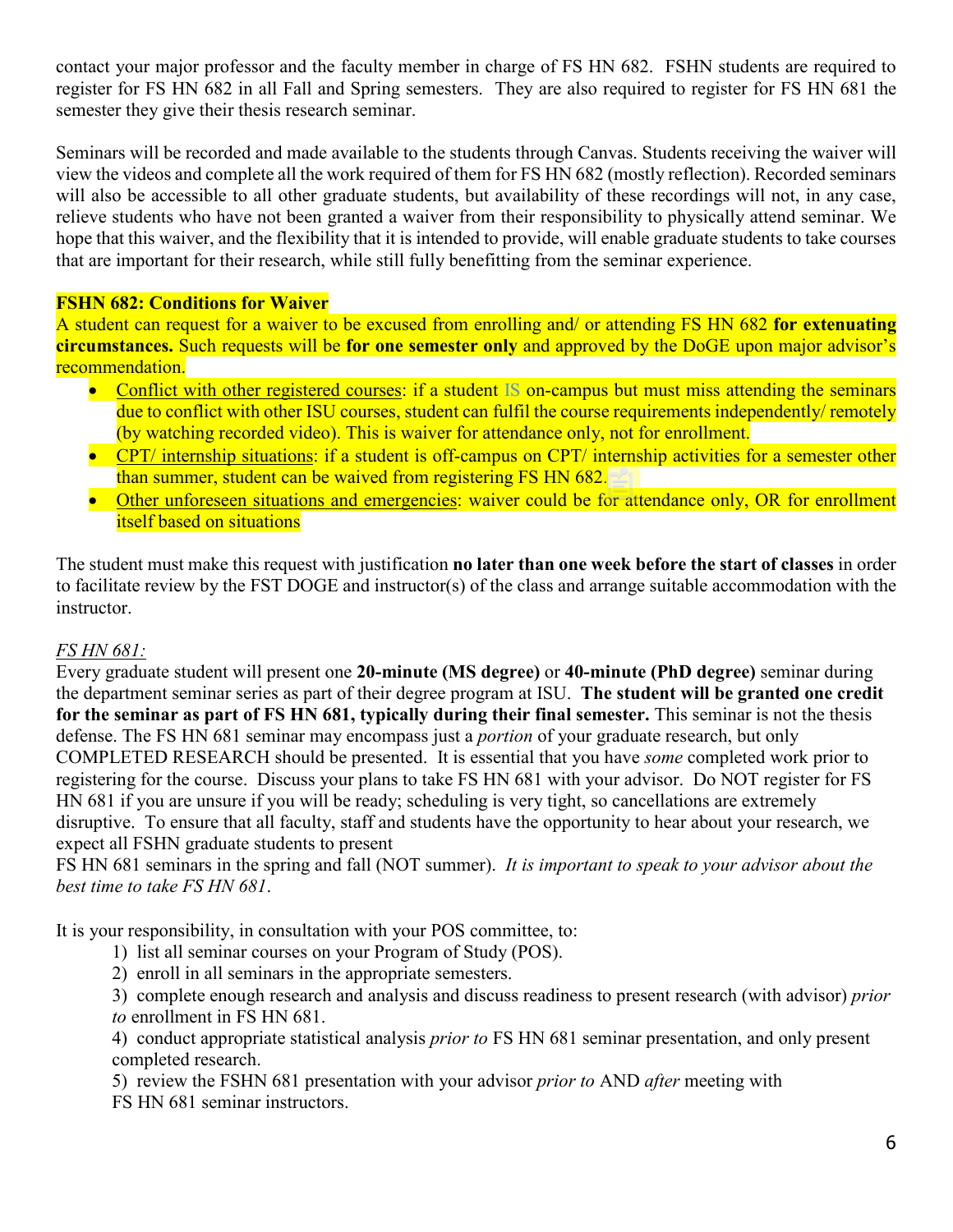Failure to do these things will not exempt you from seminar requirements and will likely extend your time at ISU.

#### <span id="page-8-0"></span>**The Research Problem**

The research you conduct while in graduate school is the most important part of your program and your future endeavors will be based on this work. Thus, great time and thought should be taken before choosing your topic. If you are funded on a research grant from your major professor, there is a high probability that you have already discussed your plan with your advisor and the decision has been made. Others may not have any idea what they would like to accomplish. A good place to start is with your major professor; he/she may have many research ideas. After generating a list of a few topics together, use the ISU library resources and do a search on the topics. This will allow you to read about the current work being conducted. Discuss your ideas with other graduate students doing similar work. If you are working on your master's degree, your major professor will guide you through this process and help in choosing a topic, which can be completed in approximately 2 years. PhD students will play a much larger role in this decision. Most advisors will expect PhD students to generate the ideas themselves, but will offer advice and help in further defining the topic. Other things to consider are your career objectives: do you want to work in industry or stay in academia? What is the current state of the job market for your field?

#### <span id="page-8-1"></span>**Admission to FST Doctoral Program**

Four ways are possible for admission to the doctoral programs:

- **1.** Students who have completed a MS degree from a program other than FST at ISU or in FST from another university may be admitted into the doctoral programs. Students in this category need to submit their application through the ISU graduate admission website.
- **2.** A student may be admitted to the FST doctoral program *after completion of the MS degree in FST at ISU*. The following two steps must be taken as part of the application process.
	- **a.** After a student completes the MS degree in FST, the major professor reports to the DOGE the student's request to continue for a PhD in FST major. A letter signed by the major professor and the Program of Study (POS) committee must be submitted to the DOGE. The best time to have this discussion is at the MS thesis defense.
	- **b**. The student completes a *Pursuit of Master's and Ph.D. in the Same Department* form and submits it to the Graduate Student Services Specialist in 220 MacKay. No fees are collected, as this is strictly an internal application process. After the Admissions Committee makes a decision, the DOGE will then submit a letter to the Graduate College to indicate that the student will continue as a doctoral student.
- **3.** A student who starts a MS degree program in FST at ISU can request to change to a doctoral program with the recommendation of the major professor and the POS committee. The major professor reports to the DOGE the MS student's request to switch to a PhD program and the recommendation of the student's POS committee. Typically, the student will have demonstrated the ability to conduct research comparable to a MS thesis and/or prepare a peer-reviewed journal submission.
- **4**. Bachelor to PhD Option: Criteria and Procedure: The committee does recognize the high standard and financial commitment for a direct PhD admission and the challenges a BS student faces. Therefore, the committee would like to establish a set of criteria for a direct PhD admission: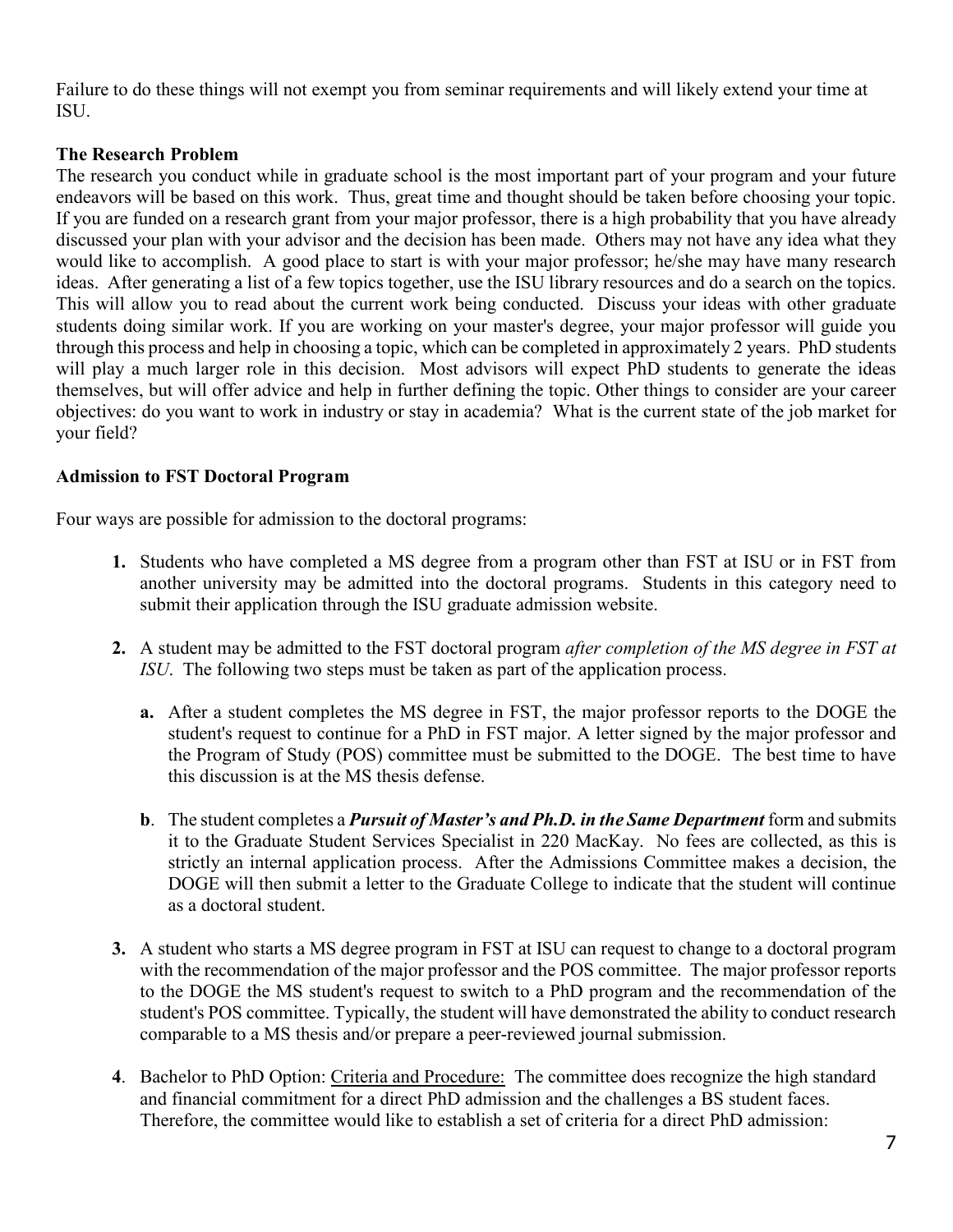- 1. The applicant demonstrates independent research experience (can provide scientific report, poster or oral presentation at the scientific meeting);
- 2. An overall exceptional application package, demonstrating motivation and all desirable characteristics for success.

If these two criteria are met, along with admission committee's unanimous approval, the candidate will be allowed for admission to FST PhD program, providing the major professor agrees to provide financial support.

Special note: Applications with personal or government financial support alone is not a condition for this special consideration.

It is required that the student will process a *Request to Transfer from One Major/Program/Department/Certificate to Another* form via the Graduate College website. After completing Section I of the form, the student will give the form to the FSHN Graduate Student Services Specialist in 220 MacKay. This student will not be granted a MS degree, only a PhD degree.

## **FOOD SCIENCE & TECHNOLOGY MAJOR REQUIREMENTS**

The department offers the Food Science and Technology major for MS and PhD degrees. There are thesis and non-thesis options for the MS degree. There are specific minimum course work requirements for each degree and option. Your POS committee may determine you need additional coursework. **Each student is required to consult with their major professor every term prior to registration for course work. The minimum requirements for the degree programs are listed below, but approval of the course work for the degree program requires approval of the POS committee, the FST DOGE, and the Graduate College as filed with the POS plan.**

#### <span id="page-9-0"></span>**The Program of Study Committee (POSC)**

This committee is constituted through the mutual discussion between the graduate student and the major professor, and is approved by the DOGE. This committee directs the type and number of courses to be taken. The agreed contract is called the Program of Study (POS). This process is available through AccessPlus and it will allow the committee member appointment and course selection at the same time. The student and the POS committee should have the first POS meeting to discuss research and coursework as soon as possible. Then, the student will route the POSC form for approval by all POSC members and the DOGE. **This should be done no later than 1st half of the 2nd semester.**

#### **Master's POS committee makeup**

**Thesis option:** The MS POS committee consists of at least **three members** of the graduate faculty. It must include two members, including the major professor, from the major or program. The committee must include one member from different major or department to ensure diversity and *to provide perspective and as an advocate for the student*. An Associate Graduate Faculty (for example, term faculty, adjunct faculty who have been approved by Graduate College as a associate member) may participate in the direction of a student's MS research as a member. If a member of the FST graduate faculty serves as a co-major professor and jointly accepts the responsibility for the direction of a program of study, the associate member of the graduate faculty can serve as a co-major professor.

**Non-Thesis Option:** For admission to non-thesis MS program, students must apply for admission as graduate students to the Food Science & Technology (FST) program. The graduate admissions committee will evaluate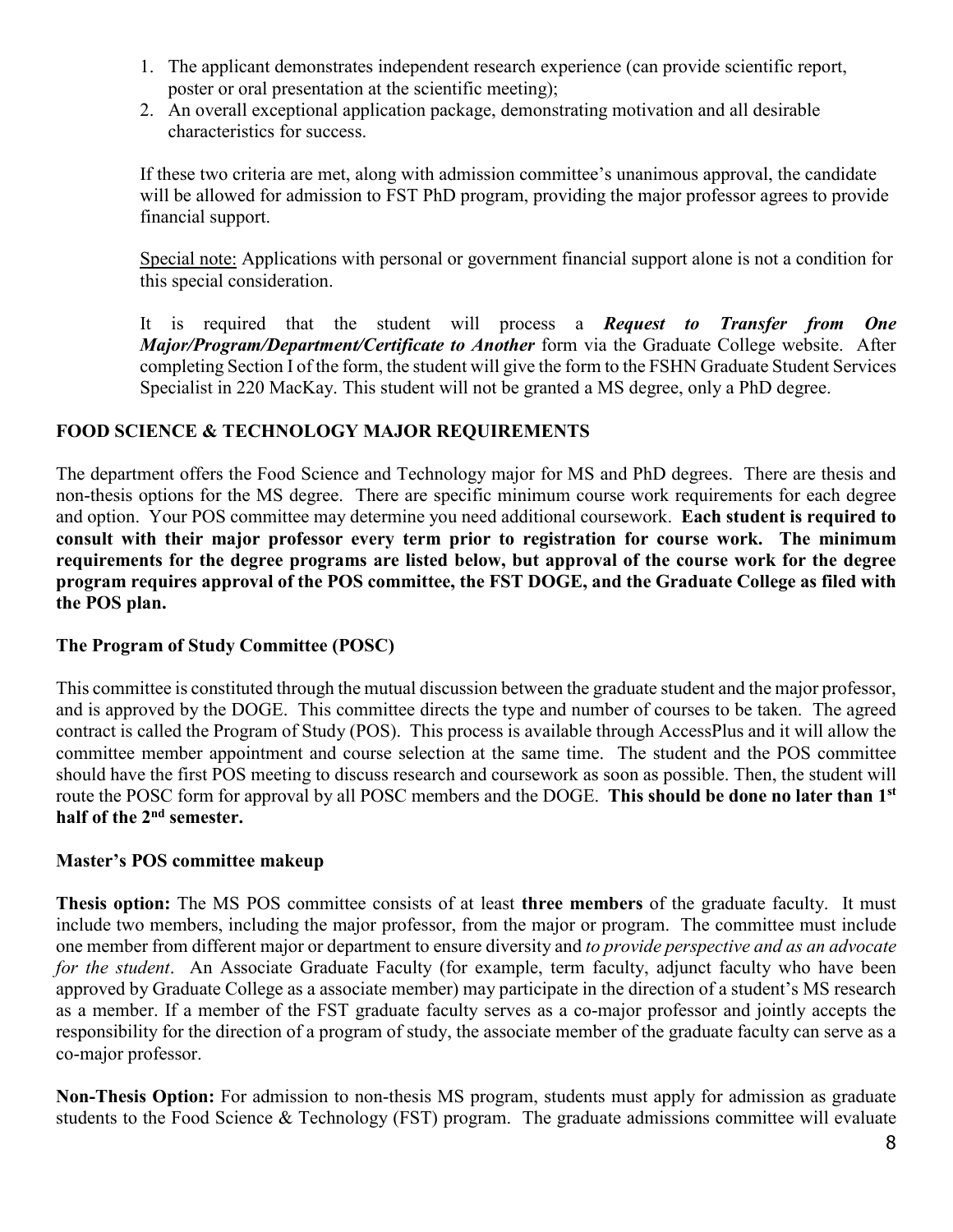the academic credentials of applicants. The applicant will be advised if they are academically qualified for our program, but full admission will not be given until a major professor is identified. Applications of academically eligible students will be made available to the FST faculty for review. No research assistantship commitment need be made for non-thesis option MS students.

POS committee composition: A minimum of **four committee members** is required. Since the non-thesis option trains the student in the 3 major areas of food science & technology, food microbiology, food chemistry and food engineering/processing, the POS committee must include 3 faculty members who represent each of the areas. Additionally, a faculty member from outside the FST program must be a member of the POS committee, per Graduate College regulations. The student will have to perform a seminar as part of FS HN 681 requirement, on the topic of his/her creative component.

**Transfer to thesis option**: A student in the non-thesis option may transfer to the thesis option, with or without a research assistantship. The approval of the non-thesis POS committee is required, and rationale should be summarized in a letter to the FST DOGE.

**Transfer from thesis option to non-thesis option**: To transfer to the non-thesis option, the composition of the student's POS committee must be evaluated and revised to conform with that required for non-thesis POS committees. The POS itself must also be revised to conform with the requirements of the non-thesis course requirements and be approved by the new POSC.

## **Doctoral POS committee makeup**

The POS committee for a FST doctoral program consists of **at least five members** of the graduate faculty. It must include at least three members, including the major professor, from within FST. The committee must include members from different majors or different departments so as to ensure diversity of perspectives. *One member of the committee must be from outside of the FSHN department to provide perspective, and as an advocate for the doctoral student.* A term member of the graduate faculty may participate in the direction of a student's dissertation research as a co-major professor if a member of the FST graduate faculty serves as a co-major professor and jointly accepts responsibility for direction of the dissertation.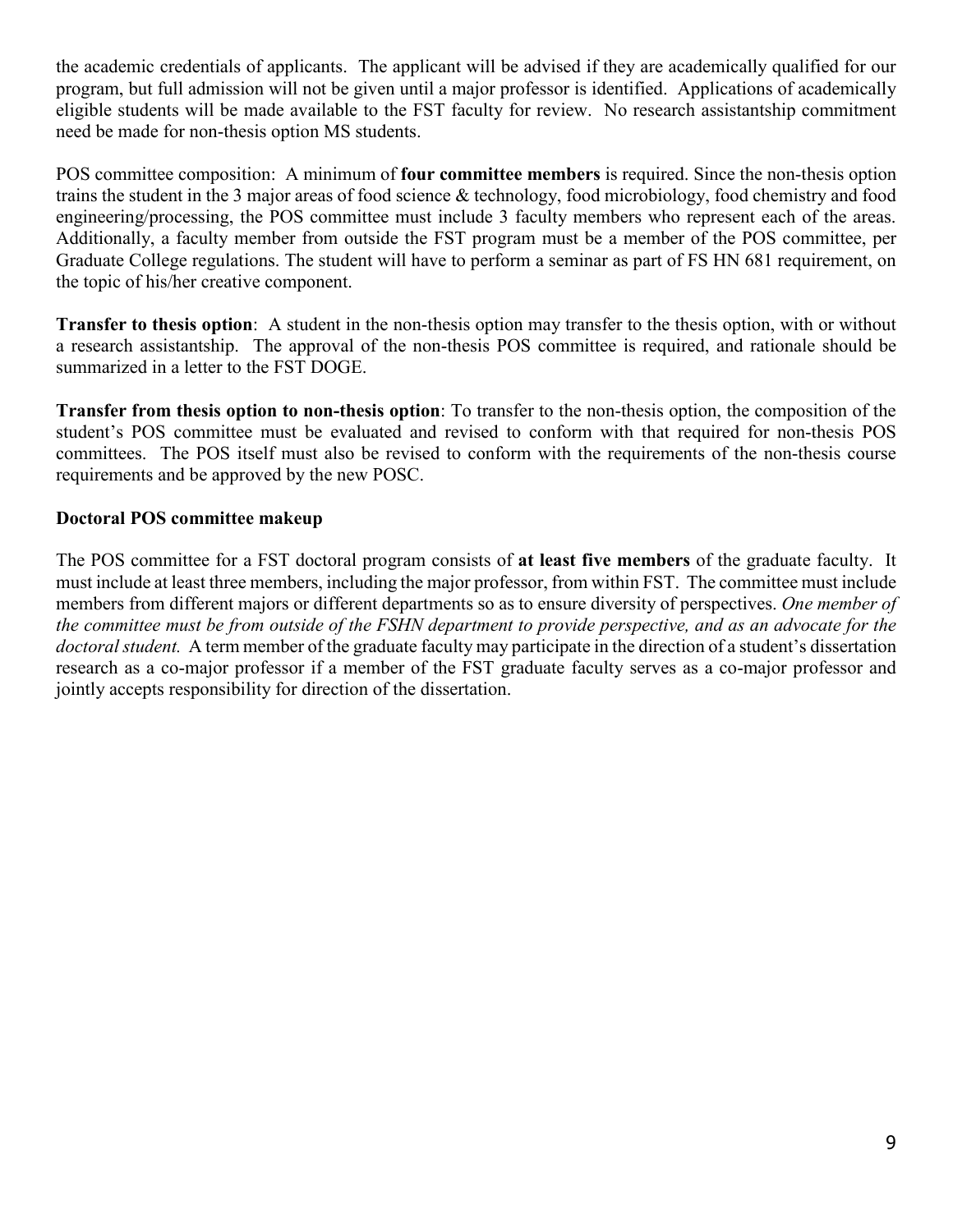#### <span id="page-11-0"></span>**Graduate Major Curriculum Minimum credit and course requirements:**

|                                                | MS - Non-          |                |                |
|------------------------------------------------|--------------------|----------------|----------------|
|                                                | <b>MS</b> - Thesis | <b>Thesis</b>  | <b>PhD</b>     |
| <b>Coursework-total</b>                        | 20                 | 30             | 35             |
| FSHN $511^{\frac{\mu}{4}}$                     | 3                  | 3              | $\overline{3}$ |
| FSHN 600-level courses (from 2 different       |                    |                |                |
| competencies)                                  | $5-6$              | 6              | 6              |
| Additional FS Graduate level courses           | $0 - 1$            | 3              | $\overline{3}$ |
| FSHN 580 - Orientation to FSN Research         | 1                  |                |                |
| FSHN 581 Seminar                               |                    |                |                |
| FSHN 681 (graduating semester only)            |                    |                |                |
| FSHN 682 (every spring and fall)               | $\theta$           | $\Omega$       | $\theta$       |
| BBMB 404 or BBMB 405 or BBMB 420               | 3                  | 3              | 6              |
| STAT 571 OR STAT 587***                        | 3                  | 3              | 3              |
| Nutrition (FSHN 360, 517, 575; NUTRS 501, 503, |                    |                |                |
| $(619)$ <sup>@</sup>                           | $2 - 4$            | $2 - 4$        | $2 - 4$        |
| <b>FSHN 590C</b>                               | 1                  | 1              | 1              |
| Seminar Experience <sup>§</sup>                |                    |                | 1              |
| Grant Writing Experience**                     |                    |                | 1              |
| Electives                                      |                    | 5              | 5              |
| <b>Creative Component/Research</b>             |                    |                |                |
| <b>FSHN 599</b>                                |                    | $\overline{2}$ |                |
| <b>FSHN 699</b>                                | 3                  |                | 3              |
| <b>Total Credits</b>                           | 30                 | 36             | 72             |

## <sup>#</sup> See Table on next page for clarity

\$ AgEds 514, Journal Club (FSHN 590)

\*\* FSHN 695 or equivalent

\*\*\**Prereq for STAT 571: STAT 301 or STAT 326 or STAT 401 or STAT 587; Prereq for STAT 587: STAT 101, 104, 105, 201, or 226*

@ 1 course in nutrition: Food Science majors should have a basic understanding of nutrition evidenced by course work in a nutrition course as an undergraduate Food Science major or credit in one of the following courses. Acceptable courses on the POS include: FSHN 360, 517, 575, NUTRS 501, 503, 619 or another upper-level nutrition course taken as an undergraduate student with satisfactory grade (approved by POSC). For FSHN 517, 575, a note should be added to the POS form to specify if the course is taken as the nutrition requirement. For FSHN 360, because this course is a FSHN undergraduate course, the 3 credits will not count in the total graduate coursework.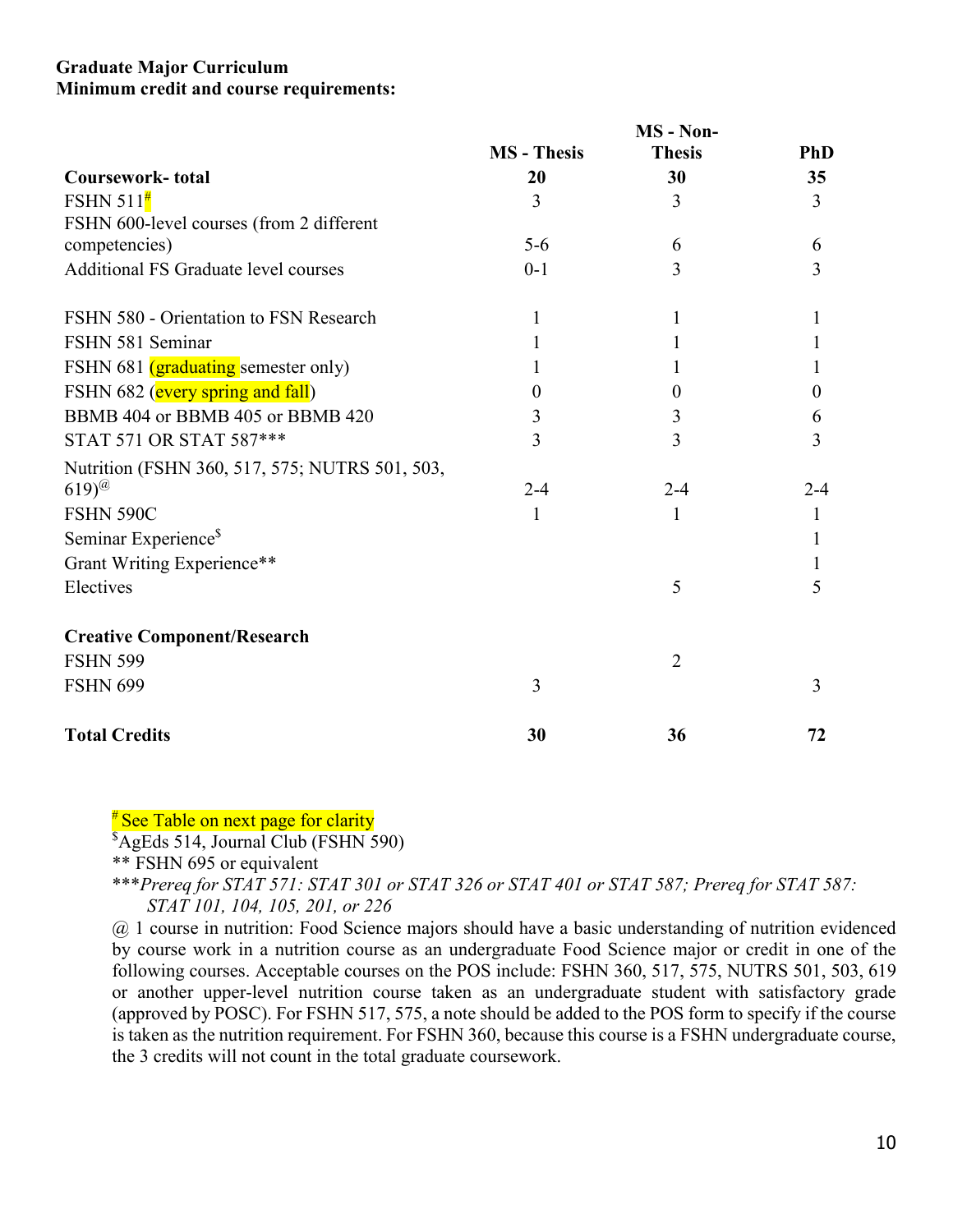Most non-thesis students must present substantial evidence of individual accomplishment (e.g., a special report, integrated field experience, annotated bibliography, research project, or other creative endeavor). A minimum of two credits (FSHN 599) of such independent work is required by the graduate college, however, your POSC may require more credits. The element of creative independent study must be explicitly identified on the POSC. As with a thesis, a creative component should be submitted to members of the POSC **two weeks before the final oral examination**. Final submission of a creative component is needed for the Thesis Office or Graduate College.

If students are writing thesis/dissertation and completed required course credits, minimum number of credits to register varies:

- If a student is on assistantship (RA) in a semester, department sets the policy as to the minimum number of credits to register; Graduate College requires at least 1 credit, but the tuition and fees are assessed per full time student in RA as usual.
- For summer, Graduate college requires at least 1 credit, but the tuition and fees are assessed **per enrolled credits**

**All FST graduate students will take two 600-level courses in two different competency areas**. Three competency areas and courses therein are listed in the Table below:

| Learning<br><b>Outcomes/Core</b><br>Competency                        | Food chemistry/quality                                                                                                                                                                                                                                                                                                                                              | Food safety/<br>Microbiology                                                                                                                                                | <b>Food processing</b>                                            |  |
|-----------------------------------------------------------------------|---------------------------------------------------------------------------------------------------------------------------------------------------------------------------------------------------------------------------------------------------------------------------------------------------------------------------------------------------------------------|-----------------------------------------------------------------------------------------------------------------------------------------------------------------------------|-------------------------------------------------------------------|--|
| Fundamentals and<br>critical thinking<br>and knowledge<br>integration | <b>FSHN 511 Integrated Food Science (3 cr, every fall)</b><br><b>Required</b> for incoming students without a BS degree in Food Science from an IFT-<br>accredited Program; Optional for other incoming students upon approval by the advisor.<br>If 511 is waived for a student, equivalent FSHN or non-FHSN graduate credits, upon<br>POSC approval are required. |                                                                                                                                                                             |                                                                   |  |
| Advanced<br>knowledge and<br>professional skills                      | <b>FSHN 612 Advanced Food</b><br>Chem(3 cr, alt S, even years)<br><b>FSHN 606 Advanced Food</b><br><b>Analysis and Instrumentation</b><br>(3 cr, alt F, even years)                                                                                                                                                                                                 | <b>FSHN 626 Advanced</b><br>Food Micro (3 cr, alt S,<br>odd years)<br>FSHN 627 Rapid<br><b>Methods in Food Micro</b><br>$(2 \text{ cr}, \text{alt } F, \text{ even years})$ | <b>FSHN 611 Advanced</b><br>Food Processing (3 cr,<br>every fall) |  |

*Note:* The ISU Graduate College requires a minimum of 30 graduate credit hours with 22 of those earned at ISU for a MS degree. For a PhD degree, a minimum of 72 graduate credits is required with at least 36 credits earned at ISU. A thesis must be prepared and defended at the final examination.

#### **Use of Undergraduate Courses on Program of Study:**

Please note that according to the Graduate College Handbook, students who entered degree programs in spring semester of 2018 and thereafter may use as graduate credits up to 9 credits from 300- and 400-level ISU courses taken as elective with a maximum of 3 credits at 300-level. **Undergraduate courses from other institutions are not eligible**. For graduate students who entered degree programs prior to spring semester of 2018, up to 15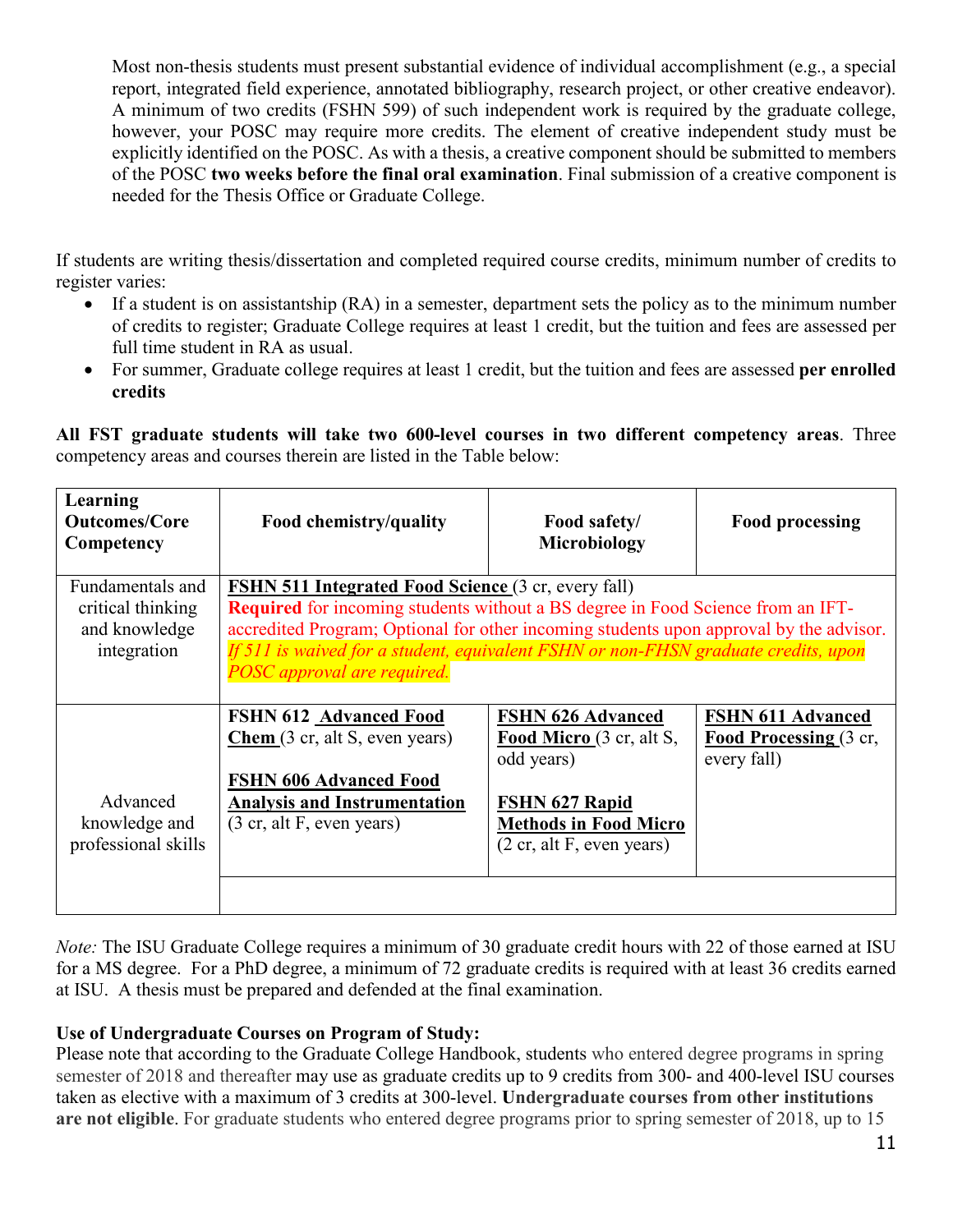credits from 300- and 400-level courses may be used on a POSC form, with a maximum of 6 credits at the 300 level. However, these undergraduate courses cannot be listed on the POSC, if they were counted toward the undergraduate degree at ISU.

Any credit from 300-level courses must be from outside the major. Selection of such undergraduate courses will be determined and approved by your major professor and your POS committee. Only enter the courses and credits that count toward your degree on the POS.

**Seminar Attendance:** For both MS and PhD students, satisfactory attendance of FSHN seminars through enrollment in FS HN 682 every Fall and Spring semester. See above on the procedure to obtain a one semester waiver when physical presence is not possible due to schedule conflict.

## <span id="page-13-0"></span>**Training on discrimination and harassment prevention**

All students joining FST program are required to take the Discrimination and Harassment Prevention Training. The Office of Equal Opportunity will provide you with the link to the training through your Access Plus account in August. It is recommended students take this training during their first semester.

## <span id="page-13-1"></span>**Exams**

**PhD preliminary written and oral examination:** For the FST program, the POSC administers both the written and oral portions of the Preliminary Examination. The examination rigorously tests the knowledge of the major, minor, and supporting academic areas. In FST Program, the preliminary examination will cover the core knowledge in food chemistry, food engineering/processing, and food microbiology that is expected of a doctoral candidate and professional.

The format of both the written and oral Preliminary Examination for the Doctorate student is at the discretion of the major professor and the POSC. In general, two form of examinations (a **research proposal**  based**, Or closed/open exam** based) could be employed for written portion. Oral portion of exam will test the candidate's core knowledge in FST and their **ability to analyze, organize, and present** subject matter relevant to FST. **The major professor will coordinate the exam and communicate with other POSC members on the format, scope and coverage from each member to ensure the rigor of the exam**.

*Note* A *Request for Preliminary Examination* Form must be submitted to the Graduate College **two weeks prior to** the date of the examination. The Graduate College requires at least six months between an unconditional or conditional pass on the preliminary oral examination and date of the final oral examination

**POSC evaluation and report (to be sent to Graduate Student Services Specialist in 220 MacKay) for the preliminary oral examination:** One physical form as below should be filled by each of the POSC members, and handwritten comments placed in the appropriate spots in the table. After the committee discussion, a set of agreed-upon marks of Excellence, Good, and Poor should be placed under each of the three required competence areas.

| <b>POSC</b> | Food chem/analysis   Safety/quality/micro   Processing | Other notes |
|-------------|--------------------------------------------------------|-------------|
| member      |                                                        |             |
|             |                                                        |             |
|             |                                                        |             |
|             |                                                        |             |
|             |                                                        |             |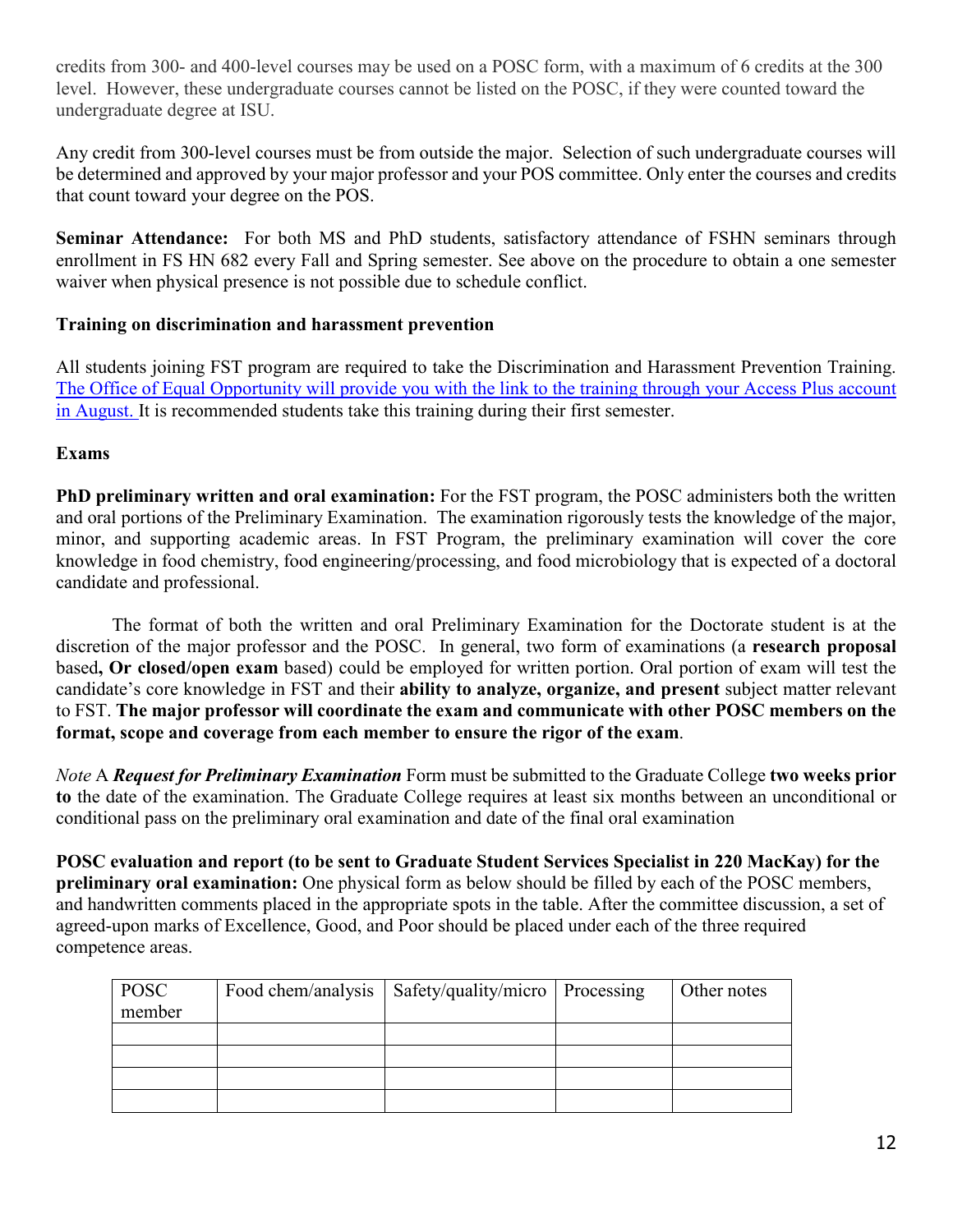| Final             |  |  |
|-------------------|--|--|
| synthesis,        |  |  |
| and<br>Excellent/ |  |  |
|                   |  |  |
| Good/Poor         |  |  |

## **Final Exam**

**Final Oral Exam for MS and PhD students:** The final oral exam will consist of the candidate presenting a summary of their research project to the POSC and satisfactorily defending their research. Other general and fundamental knowledge related to your research and degree training will be tested as well. **This is for the candidate and the POSC only.**

**Thesis option (MS and PhD):** The final oral exam will consist of the master's candidate presenting a summary of their research project to the POSC, and an oral examination of the candidate's competency in food science subjects including food microbiology, food chemistry and food processing/engineering, as well as, coursework outside of food sciences.

**Non-thesis option MS:** The final oral exam will consist of the master's candidate presenting a summary of their creative component project to the POSC, and an oral examination of the candidate's competency in food science subjects including food microbiology, food chemistry and food processing/engineering (not related to the creative component) as well as general knowledge related to food sciences.

All members of the POSC should be in attendance in the final oral exam for both MS and PhD students. If a conflict is unavoidable and remote attendance is needed, the student needs to follow graduate college rules to schedule such event.

#### <span id="page-14-0"></span>**Food Science & Technology Graduate Minor Curriculum**

9 to 15 credits required\*

9 credits of graduate level food science course work as approved by the POSC, with a maximum of 3 credits at the 400 level.

\*In addition, students without a background in food chemistry, food engineering/processing, and/or food microbiology are required to take FSHN 511 and two 600-level courses in two different competency areas..

#### <span id="page-14-1"></span>**Food Safety Certificate**

The Food Safety & Defense Graduate Certificate program is designed to prepare students to help with protecting the human food supply. This certificate can complement a graduate degree, or provide working professionals in the food industry the tools needed to advance their career. Course topics include: Food microbiology, Foodborne toxicants, HACCP, Food safety and security overview, Food laws and regulations, Risk assessment, Food biotechnology and food fermentations.

In order to be eligible for enrollment, prospective Graduate Certificate program students must meet admissions requirements for the master of science degree in food science or equivalent degree at their respective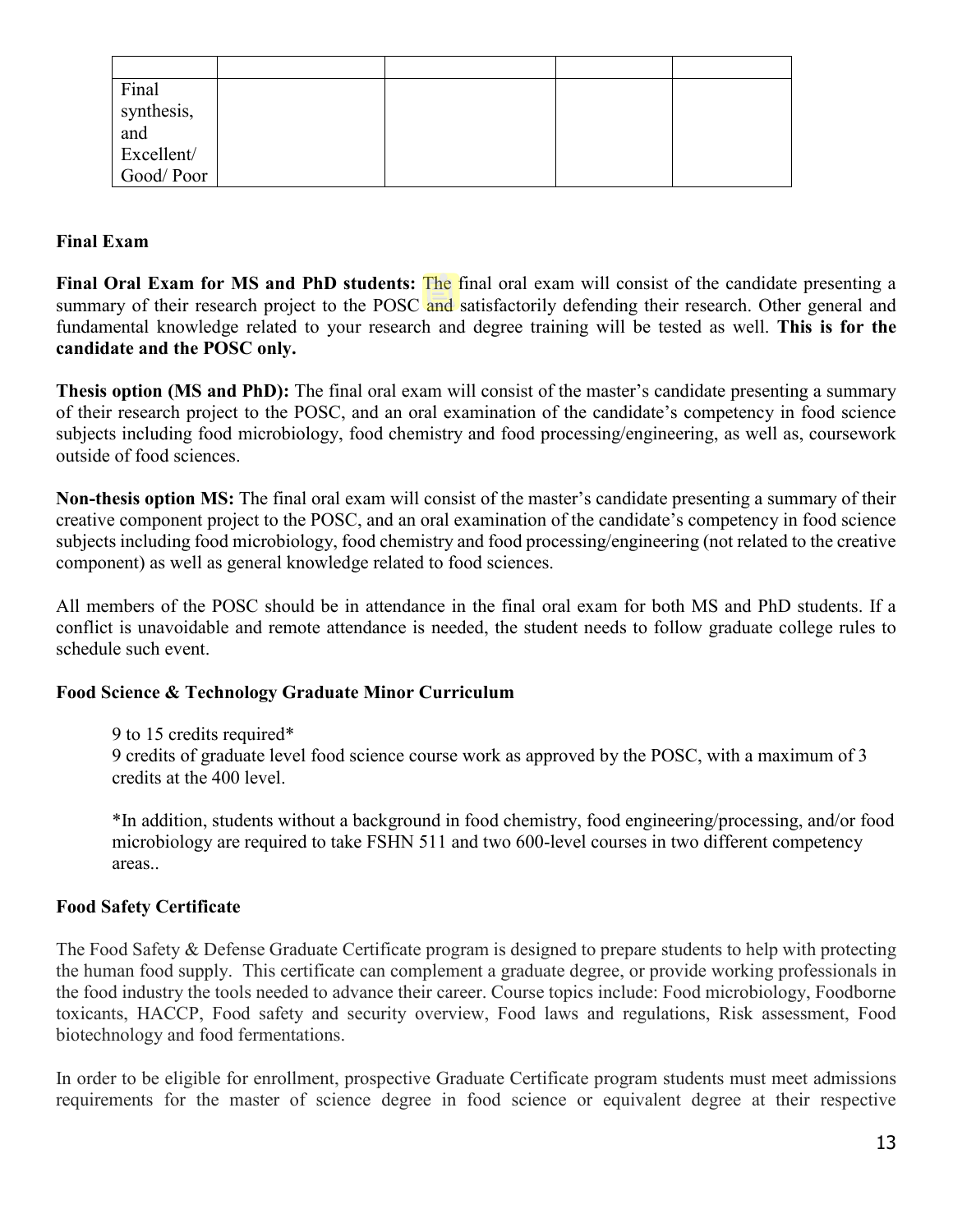universities. International applicants seeking admission to the food safety and defense graduate certificate program must apply at Iowa State University, the University of Missouri or the University of Nebraska-Lincoln.

A complete listing of courses recommended for the Food Safety & Defense Certificate can be found here: [https://www.agonline.iastate.edu/programs/food-safety-and-defense-graduate-certificate/recommended](https://www.agonline.iastate.edu/programs/food-safety-and-defense-graduate-certificate/recommended-courses)[courses.](https://www.agonline.iastate.edu/programs/food-safety-and-defense-graduate-certificate/recommended-courses)

For questions about the Food Safety & Defense Graduate Certificate program, please contact Casey Smith, AgOnline Student Services: agonlineservices@iastate.edu; 1-800-747-4478 or Dr. Byron Brehm-Stecher, Director of Graduate Education, Great Plains Idea Food Safety & Defense Certificate, Iowa State: [byron@iastate.edu;](mailto:byron@iastate.edu) 515-360-4210.

#### <span id="page-15-0"></span>**Grades**

As noted in the Graduate College Handbook, a student is required to maintain a **cumulative GPA** ≥ **3.0**; failure to do so will result in the loss of tuition support by the College and the Department or major professor. There is currently a one-semester grace period for students during their first term as a new graduate student before the enforcement of this policy. It should also be noted that the FSHN Department policy stipulates graduate students must earn **a grade of B- or better in all courses within the major** (i.e., Food Science & Technology or Nutrition), regardless of GPA. This issue of grades and GPA is discussed further at the end of the Handbook.

#### <span id="page-15-2"></span><span id="page-15-1"></span>**Interdepartmental Majors and Co-majors**

For students that are in an interdepartmental program (i.e., Biorenewable Resources & Technology; Microbiology; Toxicology; Genetics; Molecular, Cellular, and Developmental Biology, etc.) and declare FSHN as their home department, are required to meet the academic requirements of his or her major, not those of his or her home department unless those additional requirements are associated with a co-major program of study (Refer Grad College handbook 4.1.3)

Graduate applications of students in interdepartmental programs that declared FSHN as home will be reviewed by the FST Admissions Committee. Students are highly encouraged to attend at least one seminar per week, either in the FSHN Department or as part of their interdepartmental program. Each Interdepartmental major will be evaluated yearly based on these accomplishments.

Students that are co-majors must fulfill all of the requirements of both majors. Both interdepartmental students and co-majors are eligible for relevant scholarships, awards and other forms of support, such as travel grants.

#### **GRADUATE STUDENT EVALUATION**

Graduate students will be asked to submit an annual evaluation. **Each student will need to schedule a meeting with their major professor to discuss general expectations based on current status, professional development opportunities, and goals for the upcoming year**. Reports are to be signed by the student and major professor and submitted to the Graduate Student Services Specialist by May 15. Failure to turn in the report will result in a hold on all your academic and financial activities. The evaluation form is available on the FSHN website under Faculty & Staff  $\rightarrow$ FSHN documents $\rightarrow$ Student Related $\rightarrow$ GRADUATE STUDENT FORMS->FSHN Graduate Student Annual Report Form

The annual review of graduate students will be completed by the end of May. Each student will receive a letter from the committee that summarizes the results of the review and the student's progress during the preceding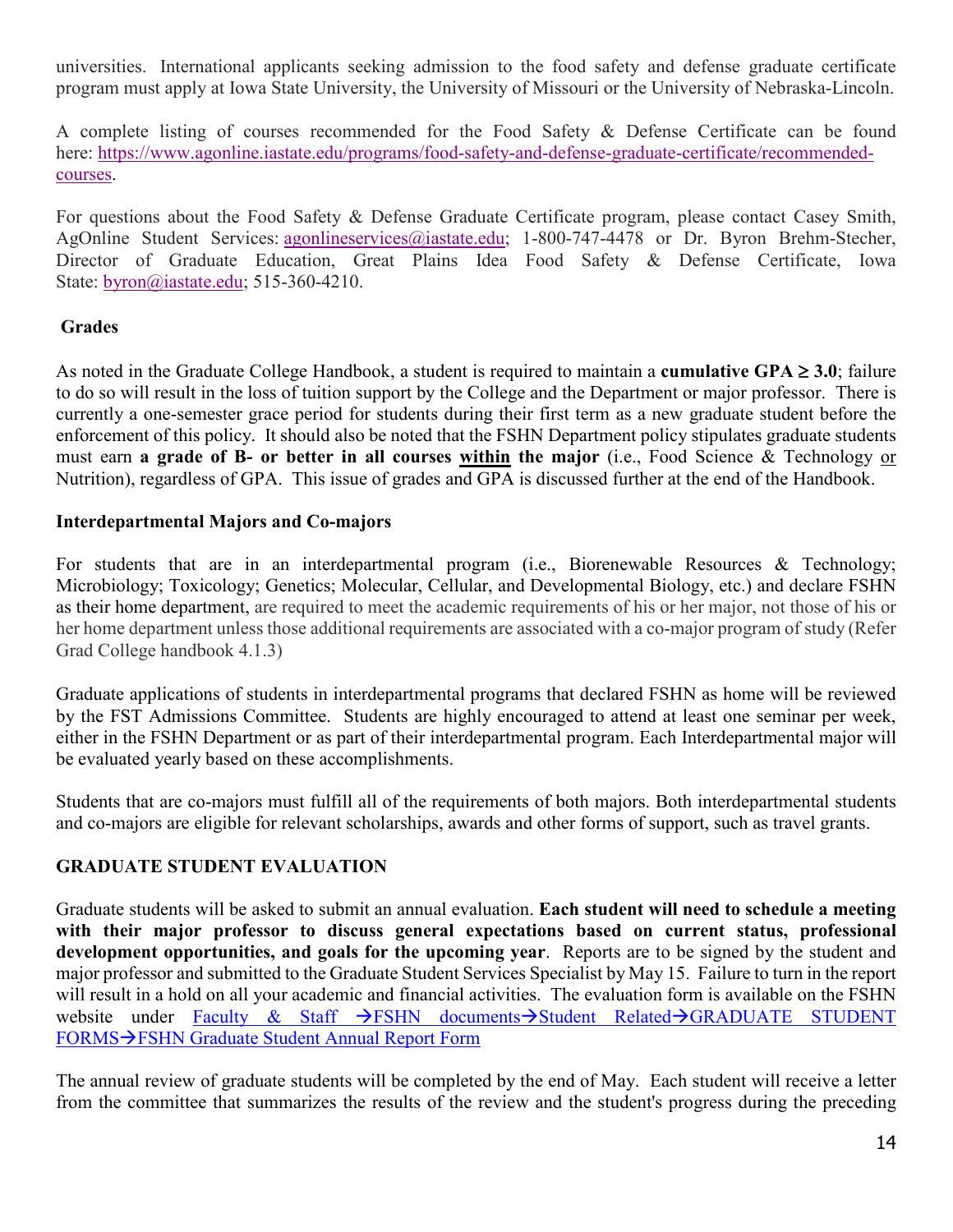year. A copy of the letter will be sent to the student's major professor and a copy placed in the student's file. The committee will report the results of all students' reviews to the Department Chair and make recommendations for sanctions where appropriate.

## <span id="page-16-0"></span>**GRADUATE PROGRAM OUTCOMES AND ASSESSMENT**

The FSHN Graduate program requires all students admitted to the program to display satisfactory progress towards fulfilling their degree (MS and/or PhD) requirements. This includes completing the required coursework for the degree; attending departmental seminars; conducting original research; presenting research findings both orally and written; serving as a departmental TA for each degree; and satisfactory defense of research to the student's POS committee.

## **Learning Outcomes**

- Apply scientific thinking in the analysis, synthesis and evaluation of knowledge within the discipline of food science, nutritional sciences or dietetics.
- Apply ethical reasoning within the discipline of food science, nutritional sciences or dietetics.
- Effectively communicate discipline-specific information in written and oral forms to scientific audiences.
- Effectively interact within scientific teams.

**Outcomes Assessment:** A successful completion of graduate program in FST (MS or PhD degree) would

constitute the following:

- Satisfactory completion of degree course requirements with a minimum cumulative GPA  $\geq$  3.0, including a grade of B- or better for courses within the major.
- Satisfactory seminar attendance
- Student-developed POSC assigned to ensure satisfactory program of study
- Successful defense of original thesis research to POSC
- For PhD students, satisfactory completion of written and oral preliminary examination
- Professional presentation of thesis research at a departmental seminar
- At least one paper (for MS) or two papers (for PhD) submitted for publication in a peer-reviewed journal before final exam (dissertation defense)
- Formal evaluation of teaching efforts
- Annual review of student progress by a committee of faculty

To facilitate the outcomes assessment for the graduate programs, each graduate student will be required to perform an exit interview with the Department Chair prior to graduation (see "Graduate Education Exit Interview" available on FSHN webpage under Forms).

## <span id="page-16-1"></span>**VACATION & SICK LEAVE**

During each academic year, students will be allowed two weeks of vacation (20 h/week) plus University holidays with approval from the major professor. Time off must be discussed with your major professor. University holidays are listed at [http://www.registrar.iastate.edu/calendar/.](http://www.registrar.iastate.edu/calendar/) These dates change each year. The university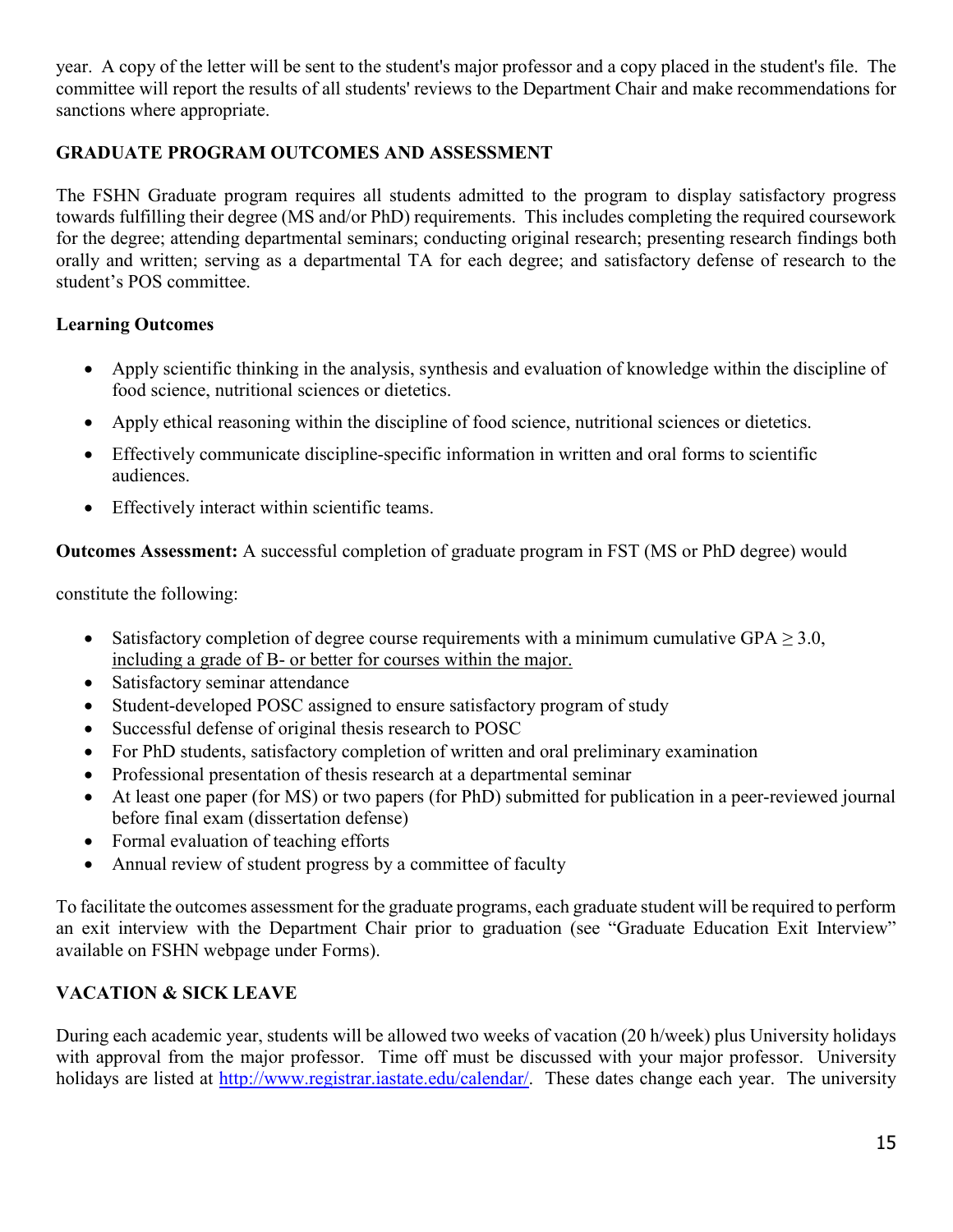holidays are Labor Day, Thanksgiving Day and the day after, Christmas Day, New Year's Day, Martin Luther King Day, Memorial Day and July Fourth. Other days must be taken as vacation.

Students need to **submit a signed (by student and major professor) vacation card** to the Graduate Student Services Specialist in 220 MacKay prior to their vacation. Note that because RAs are considered a half-time (50%) position, one week of vacation is equivalent to 20 hours of work, a day of vacation is equivalent to 4 hours. It is the student's responsibility to notify their major professor when sick and fill out the sick leave card. Failure to notify the major professor of absences could lead to leave without pay or termination. Vacation/Sick Leave cards are available in 220 MacKay and 2312 FSB.

### <span id="page-17-0"></span>**PROCEDURE FOR CHANGING MAJOR PROFESSORS**

If there are difficulties between the major professor and the student, the conflict(s) can be taken to the Ombuds Office [http://www.iastate.edu/~ombuds/](http://www.iastate.edu/%7Eombuds/) to aid resolution in an impartial manner. The Ombuds process is confidential and focused on conflict resolution before things escalate into grievances.

Changing major professors **is highly discouraged**, but there are situations where you find it necessary to switch major professors to complete your program. You should first discuss this matter with your present major professor, second with your POSC (if one has been appointed) and third the FST DOGE and department chair. Any research work and/or intellectual properties generated by the graduate student prior to changing the major professor must be acknowledged in future publications or presentations. Identification of a new major professor must be accomplished within 5 months (or one semester). Once you have terminated your relationship with the major professor you are leaving, you will not have research assistantship support. During the period you are trying to identify a new major professor, the FST DOGE will serve as a temporary advisor. You will need to communicate regularly on your progress to the DOGE. When a new major professor and you have agreed to work together, you and the major professor must notify the FST DOGE and FSHN chair. If you are unable to find a major professor within 5 months, you may be subject to the Dismissal Policy (1.b.)

**Student without assistantship:** If you join the department without an RA, you need to follow the guidelines stated in the Contract.

**Students with assistantship:** Because your RA is paid by your major professor, the decision to change includes termination of your current RA. You might select a faculty member who does not have funding to support you. In that case, you might elect to fund yourself. In such case, please refer to the section "Student without departmental research assistantship". You might try to find a major professor who is able to support you on a RA. You will need to talk with potential major professors. Identification of a new major professor with RA funding must be accomplished within 5 months (or one semester). Once you have terminated your relationship with the major professor you are leaving, you will not have research assistantship support.

#### <span id="page-17-1"></span>**DISMISSAL CRITERIA AND PROCEDURES**

Continuing registration as a graduate student at Iowa State University is contingent on maintaining good standing in a graduate major. FSHN expects that its students will complete their degrees in a satisfactory and timely manner. However, there are several situations that may require severing the relationship between FSHN and a student.

#### **1. Dismissal Criteria**

A student may be dismissed, that is, removed from their degree program and not permitted to register as a FST student, for the following reasons: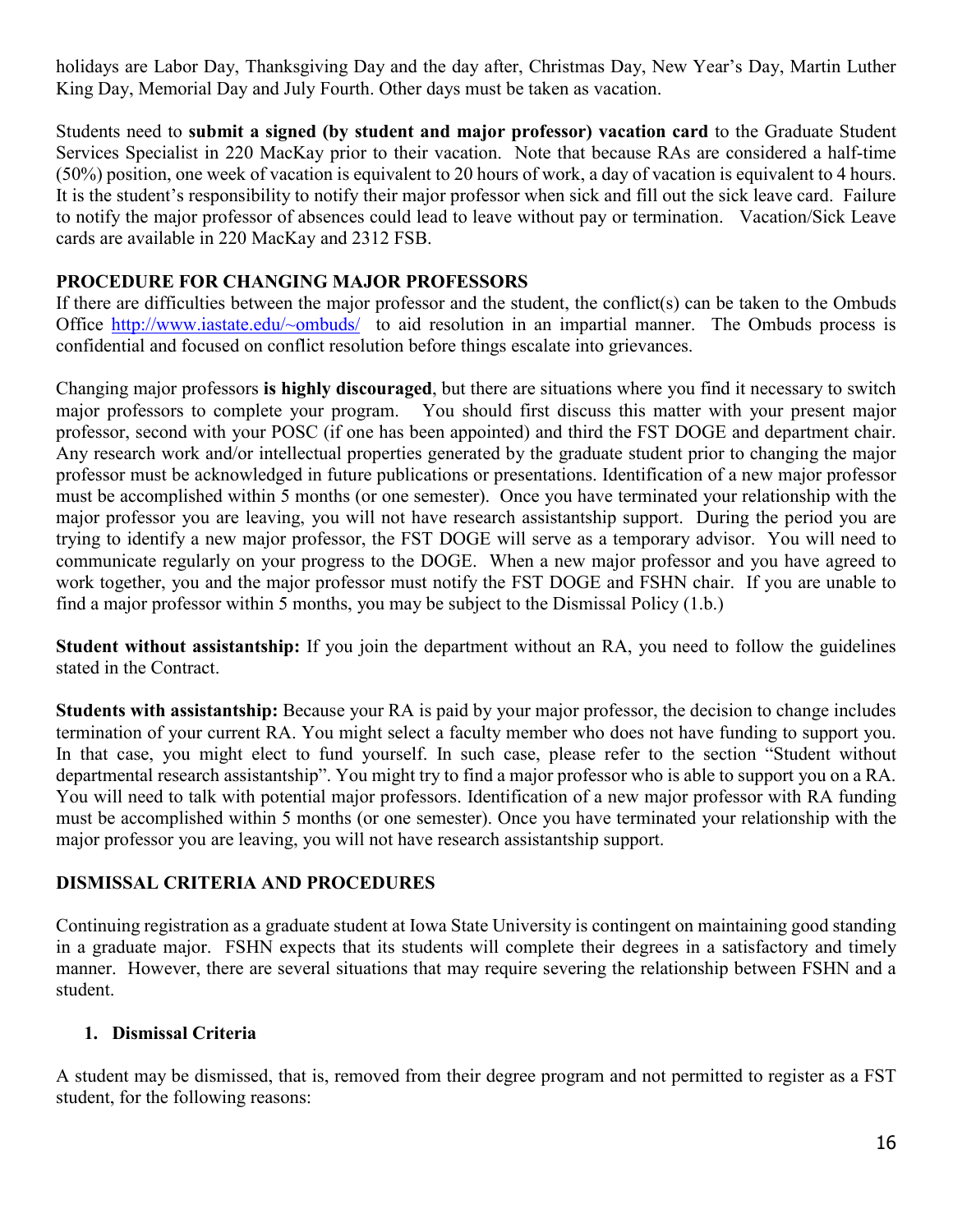#### **a. Failure to progress satisfactorily in his/her degree program**

This may be evidenced by a lack of research progress, a lack of aptitude for food science, or a failure to maintain a satisfactory academic standing, as defined by the Iowa State University Graduate College Handbook and in core Food Science and Technology requirements.

#### **b. Lack of a major professor**

 Because graduate degrees in FST at Iowa State are centered around a mentored research project, it is impossible to complete a degree without a research mentor [major professor]. To maintain good standing and earn a degree in FST, a student must have a FST faculty member serving as his or her major professor.

Occasionally, a faculty member who has previously agreed to serve as a major professor becomes unable to serve. Faculty desiring to terminate their service as major professor must do so by notifying the student and the FSHN Chair and FST DOGE in writing. A student who has lost his or her major professor has up to five months after the date the FSHN Chair is notified to identify another FST faculty member willing to serve. The FSHN Chair and FST DOGE will help the student search for a new major professor, if the student desires.

#### **c. Academic dishonesty**

The proper conduct of science requires the highest standards of personal integrity. Because of this, dishonesty in the classroom or in the conduct of research is considered a serious offense by FSHN and by the University. Students accused of academic dishonesty will be dealt with according to the procedures outlined in the University Catalog and the Faculty Handbook. Possible punishments can include dismissal from the program and expulsion from the University, depending on the severity of the offense.

#### **2. Dismissal Procedures**

A student's POSC, or if the student has no POSC, the student's major professor, Graduate Program Committee or FST DOGE can recommend the dismissal of a student for any of the reasons listed above. Recommendations for dismissal are made to and are acted upon by the FSHN Chair.

Procedures for dismissal are as described in the Iowa State University Graduate College Handbook. Before a dismissal is decided, the FSHN Chair must give the student a written justification for why dismissal is being considered. The FSHN Chair must also discuss the situation with the student, as well as his or her POSC, major professor, temporary advisor, and/or Graduate Program Committee, in an attempt to find a satisfactory resolution. This discussion constitutes the "informal conference" as described in the Graduate College Handbook. If a satisfactory resolution cannot be reached and the FSHN Chair decides to dismiss the student, either party may bring the issue to the attention of the Associate Dean of the Graduate College for a decision. The student may appeal the decision of the Associate Dean, as described in the Graduate College Handbook.

Your major professor will officially notify the office personnel of the dismissal and your assistantship payment will be stopped on the official day of dismissal. Also, students should officially withdraw from the university unless they transfer to another department.

#### **3. Responsibilities of FSHN and the Major Professor**

It is the responsibility of the FST program to counsel students who are having academic difficulties, to help students search for an acceptable major professor, or if students are unable to overcome these difficulties, to help the students identify and apply to other appropriate degree programs. It is the responsibility of the major professor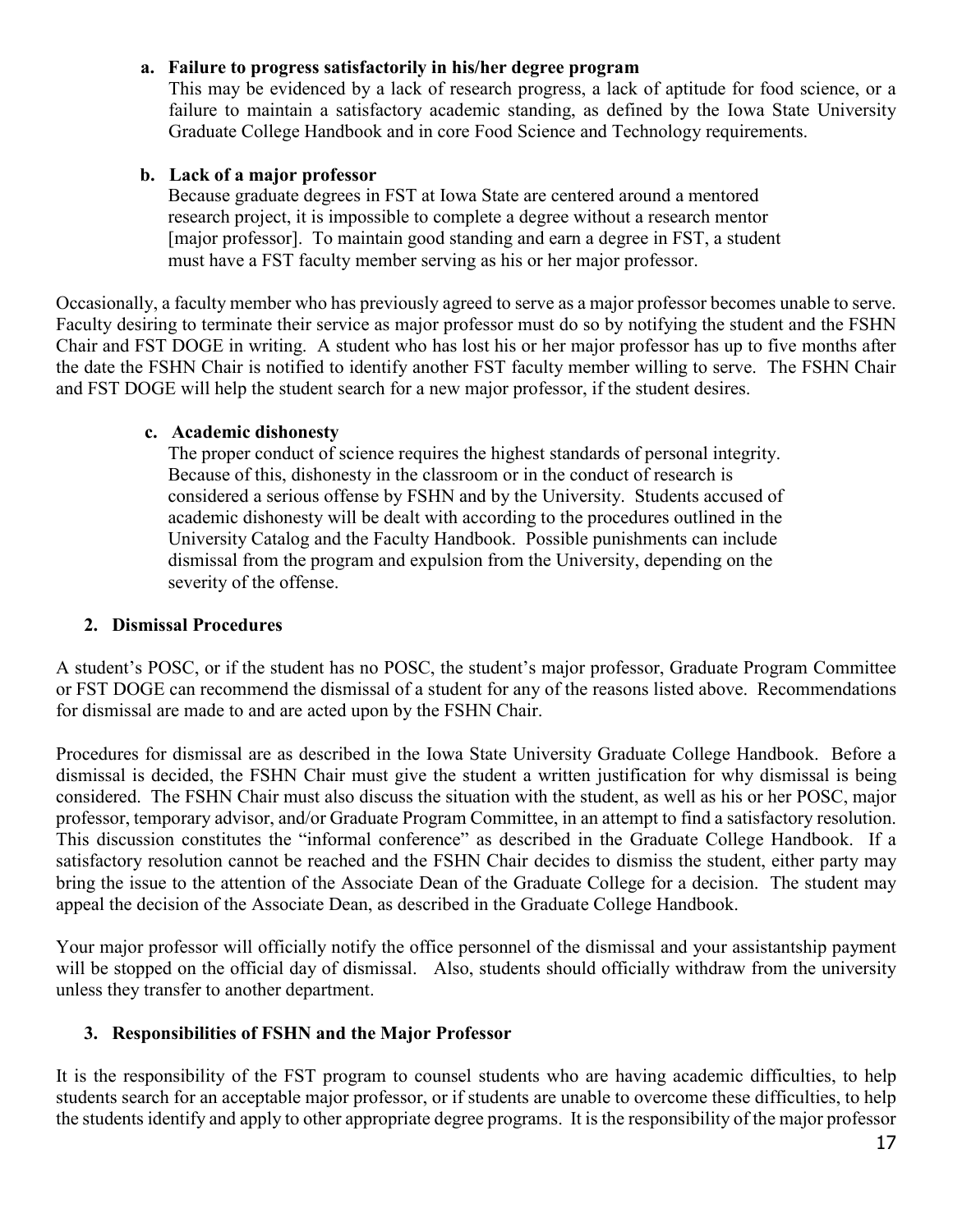and his/her department to seek funds for a student's assistantship and for the conduct of research. Where necessary, graduate students need to be informed and/or updated if the major professor foresees assistantship funding problems.

## **4. Relationship between Status in FSHN and Termination of Financial Support**

Although students in FST are normally supported on graduate assistantships, this is not a requirement for continued participation in FST. Students not on assistantship will continue to have regular status in the major so long as they remain in good standing and are registered.

However, because assistantship support at Iowa State requires that a student be a member of a graduate program, dismissal from FST requires that assistantship support be terminated, unless the student is able to transfer to another graduate program at ISU that the RA support can go through.

Assistantship appointments are made fiscal year by fiscal year. Because of this, each appointment is made for one year or less. Appointments may be terminated for two reasons only: 1) for cause, or 2) loss of funding. The satisfactory completion of one appointment, plus satisfactory academic performance, will ordinarily make a student eligible for reappointment. FSHN faculty have the discretion not to reappoint. Failure to reappoint is not termination of the student's graduate degree program and is not subject to formal appeal. FSHN faculty have an obligation to provide reasonable notice if reappointment is not to be made. At least 30 days' notice is recommended. The policies on termination given here apply only to graduate assistantship appointments that have been formalized by a letter of intent and not to longer term commitments that may have been made. FSHN follows the Graduate College Handbook's policies regarding early termination of research assistantship for cause or for loss of funding, including the appeal processes. For more information, please see Section 9.9 Termination of Assistantship Appointments, [https://www.grad-college.iastate.edu/handbook/chapter.php?id=9#9.5.](https://www.grad-college.iastate.edu/handbook/chapter.php?id=9#9.5)

FSHN faculty may make commitments to support students for periods longer than one year. Such commitments are not formally treated as appointments. Students should obtain the terms of such commitments in writing. Assistantship support for more than seven or eight years is strongly discouraged, and departments may set limits on the number of years a student is eligible for assistantship support.

Students with any doubt about their assistantship status should discuss their situation with their major professor, the FSHN Chair, the FST DOGE and/or the department or program providing their assistantship support. For further information on termination of assistantship appointments, see the Graduate College Handbook.

## **5. Appeal Process**

The University has established appeal processes for student grievances. These vary depending on the nature of the grievance and are described in the Graduate Handbook. Generally, these procedures begin with the FST DOGE or the FSHN Chair. It is usually best for all parties if a satisfactory resolution can be reached without initiating a formal appeal process. The Associate Dean of the Graduate College is available to informally consult with students and faculty.

#### <span id="page-19-0"></span>**TEACHING REQUIREMENT Teaching Assistant (TA) Policies**

*All graduate students in FSHN, including those enrolled in interdepartmental programs, and regardless of funding source or status, are required to serve as TAs*. Part-time students who work off campus may have to make arrangements to fulfill this requirement. The Graduate Program Committee must approve the arrangements.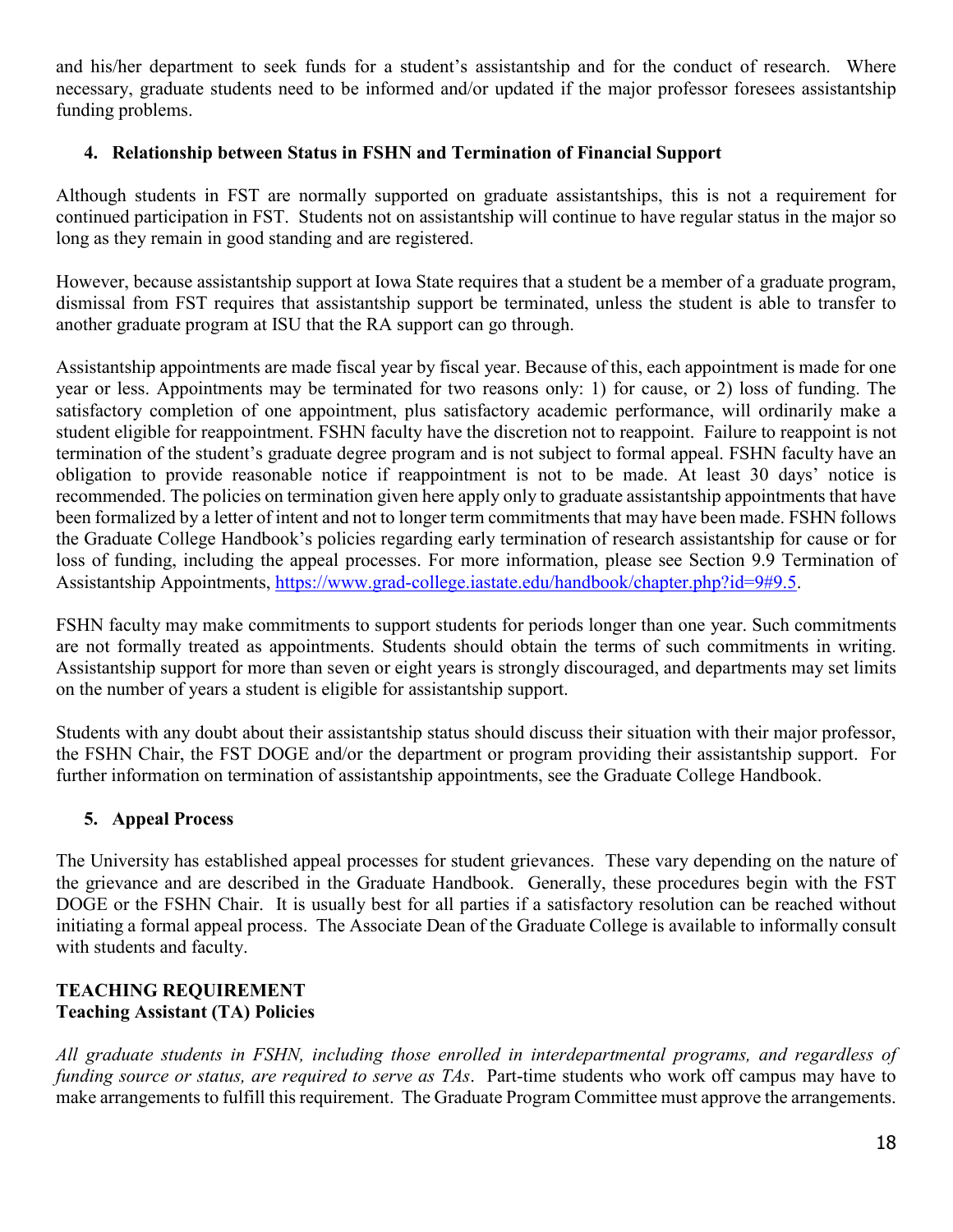## **A. TA Assignments**

TA assignments are made near the middle of the preceding Spring semester for the following academic year. Both graduate students and instructors are asked for their preference in the assignment procedure. Graduate students should be flexible to serve as TAs in the assigned course regardless of their preference.

## **B. All Students**

- **1.** The minimum requirement is to be a TA for one class per degree*. The TA is required to enroll in FSHN 590C for 1 credit (Special Topics, Teaching). FSHN 590C is graded on A-F basis.*
- **2.** Graduate student TAs are expected to be of assistance to faculty for approximately 8-10 hours per week.
	- The duties of TAs may include setting up laboratories/experiments, proctoring examinations, attending class (if required by the instructor), leading labs, grading lab reports, copying class/laboratory material, holding review sessions, etc. In addition to these duties, TA's are expected to be actively involved in some of the teaching activities.
	- Faculty members are expected to provide a teaching experience for their graduate TAs. Examples of teaching activities include: presenting lectures, develop exams, lead laboratory recitations, grade and discuss laboratory reports and oral presentations, one-on-one teaching, involvement in the development of new experiments or modification of the existing ones, conducting review sessions, and others.
- **3.** In assigning TAs to classes, priority will be given to laboratory classes that require significant amounts of preparation over lecture-only classes. Faculty may be asked to justify their request for a TA.
- **4.** The use of undergraduate TAs is encouraged, as a means of providing excellent experience for our upperclass students and as a way to spare the assignment of graduate student TAs. In particular, undergraduate TAs should participate in 100- and 200-level classes. They may also be involved in upper division classes where appropriate.

## **C. Part-time Students**

In some instances, part-time students may not be able to complete the teaching requirement in the usual manner by serving as a TA in one of the FSHN Department courses. A part-time graduate student can make alternative arrangements to fulfill this requirement. The student's POS Committee must approve the alternative arrangement. Then the student must appeal in writing to the FSHN Graduate Education Committee via the DOGE.

The appeal should include the following items:

- **1.** A letter from the student should be submitted to the DOGE, which explains why it is not feasible for the student to fulfill this requirement in the usual manner. The letter should be co-signed by the student's major professor.
- **2.** In lieu of student teaching in FSHN as a TA, the student can obtain pre-approval for teaching or supervising interns in the student's workplace. Goals and objectives for this activity should be stated and approved by the student's POS Committee. Another possible alternative is for the student to provide expertise as a guest lecturer in a FSHN course at least once per year during the student's graduate career. The student could also meet the teaching requirement by providing a series of lectures in the student's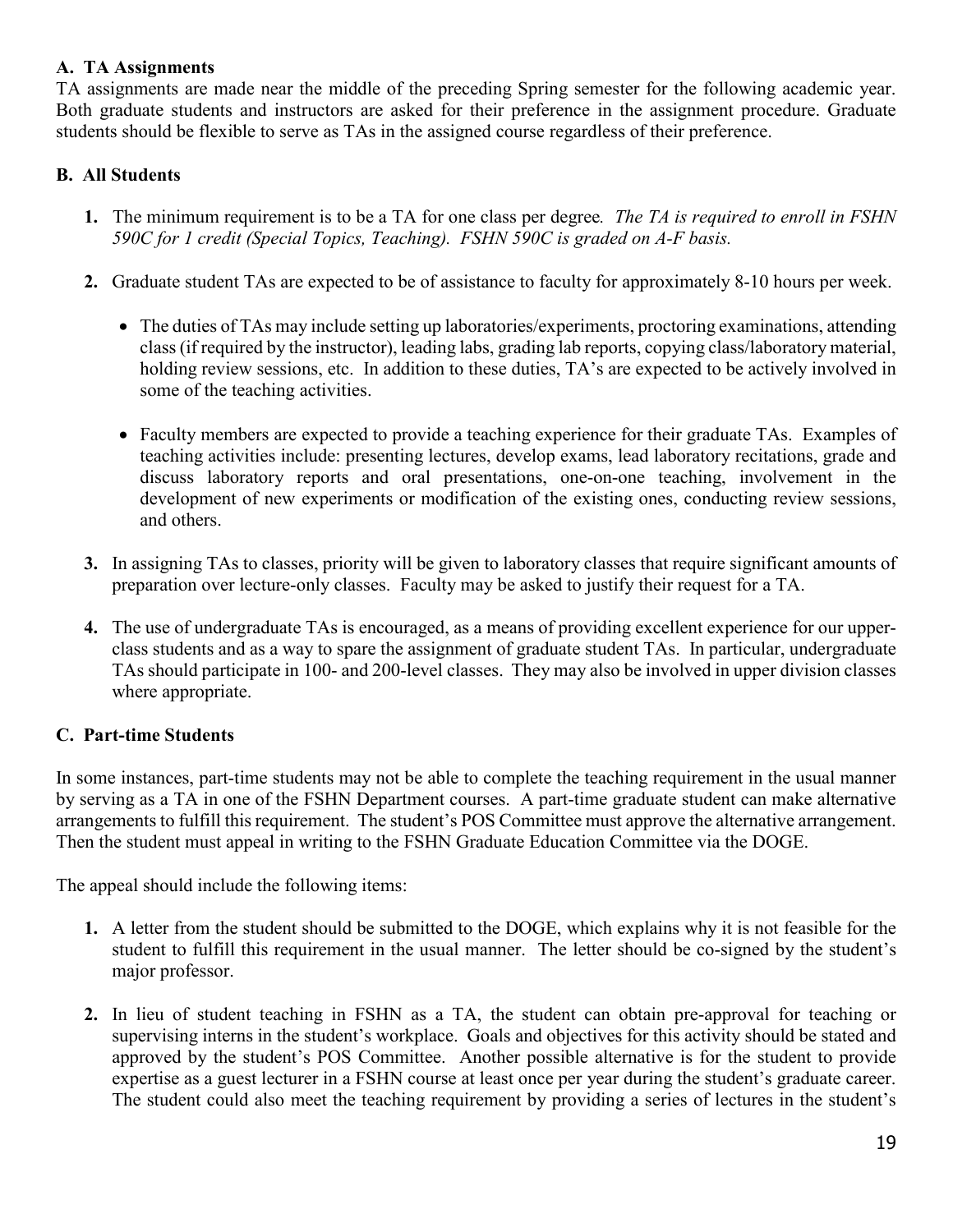area of expertise in a course or courses within the FSHN Department.

**3.** The student will be required to complete a written report of the alternate teaching experience, such as fulfillment of the goals and objectives for teaching or supervising interns or a synopsis of the experience as a guest lecturer. This report will be submitted to the major professor with a copy sent to the DOGE.

## **D. Oral English Certification Test**

All non-native English speakers are required to take the Oral English Certification Test (OECT) test given by the Graduate College. International students with a degree from the U.S. are required to take the test prior to being given a teaching assignment. Therefore, the OECT test should be taken in the second semester of residence. Students cannot fulfill their teaching requirement until they have taken and passed the OECT test. In some cases, a low passing score will need to be supplemented with an additional course in teaching communications suggested by the Graduate College. Check the OECT website [\(http://cce.grad-college.iastate.edu/ita\)](http://cce.grad-college.iastate.edu/ita) to find out dates the tests will be offered.

## **E. Evaluation of TAs**

FSHN course instructors are to submit a written evaluation of the graduate student's teaching performance at the completion of the student's assignment including evaluation by students in the course. This report is submitted to the Graduate Program Coordinator. Copies will be sent to the department chair, student, the student's major professor, and the DOGE. A copy will be placed in the student's file*. In addition, the instructor is required to submit a grade for FSHN 590C (Special Topics, Teaching).*

# <span id="page-21-0"></span>**GRADUATE COLLEGE REQUIREMENTS**

**The Graduate College has requirements for requesting final oral examination (thesis defense) and thesis preparation and format**. The **Request for Final Examination form** will be required to be submitted to the Graduate College at least **3 weeks before the examination date**. These must be submitted electronically to the Graduate College. Absolute thesis format requirements are described at the Graduate College's thesis homepage and deal with margins, font, text spacing, page numbering, title page and signature page format. The Graduate College maintains the expectation that every thesis will reflect professionalism and scholarship, and expects POS committee members to take greater responsibility for the professional appearance of each thesis[\(http://www.grad](http://www.grad-college.iastate.edu/current/thesis)[college.iastate.edu/current/thesis](http://www.grad-college.iastate.edu/current/thesis) ).

**The thesis/dissertation title page** includes the names of all committee members. The Graduate College does not require a signature line for each POSC member. However, the FSHN department does require a signature page for all POSC members with thesis/dissertation abstract. A template for the signature page is available on the FSHN website under Graduate Program. First submission of a thesis will no longer be required (however, a preliminary format check is strongly advised).

# <span id="page-21-1"></span>**THESIS DEPOSIT AND COPIES**

The Graduate College Office (1137 Pearson Hall) publishes a notice, available by the beginning of each semester, which lists the specific dates for final deposit of the thesis to be eligible for graduation in that semester. This notice is also available on the Graduate College web site.

Instructions for electronic submission of the thesis/dissertation are available at [http://www.grad](http://www.grad-college.iastate.edu/current/thesis/)[college.iastate.edu/current/thesis/](http://www.grad-college.iastate.edu/current/thesis/) . Although a first deposit of the thesis is no longer required, a preliminary format check is strongly advised. A checklist is available, which can be used for the preliminary format check of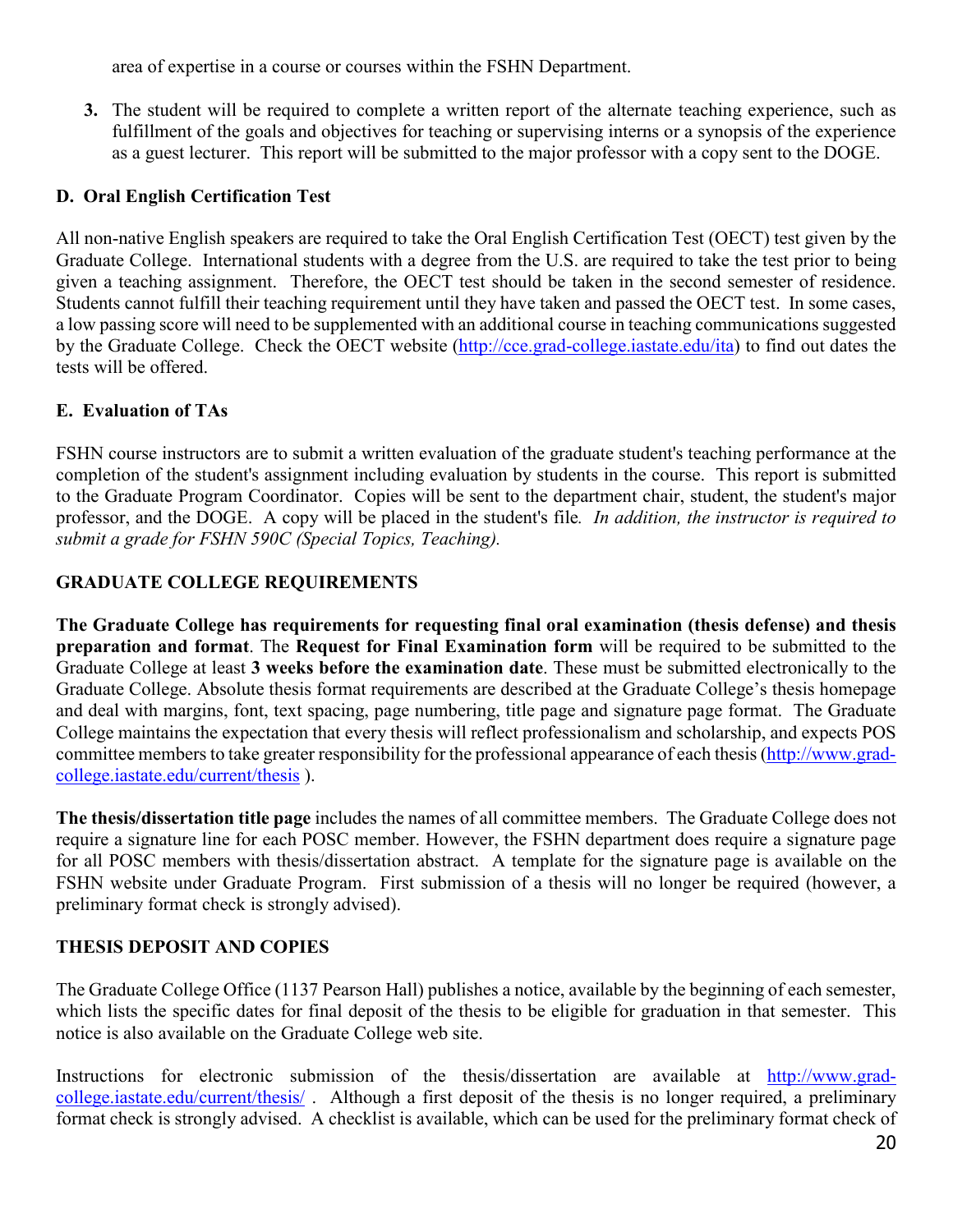the thesis. The thesis/dissertation copies are given to the POSC members (electronic or paper depending on POSC member's preference) **at least two weeks prior** to the final examination. When final corrections have been made, the thesis is submitted electronically. All signatures (major professor, the POSC members, and the department chair), are obtained for the FSHN thesis/dissertation abstract & signature page and submitted to the Graduate Program Assistant.

#### **Abstract and Title Page**

The FSHN Department requires that the major professor, all members of the POSC, and the Department Chair sign the thesis title page. A template is available on the FSHN Website under Graduate Program. The FSHN Department also requires an abstract for the entire thesis/dissertation.

## **Copies**

Copies (final paper or electronic version) of thesis/dissertation for POSC members and major professors should be made available upon request of your POSC members.

## <span id="page-22-0"></span>**ACADEMIC REGULATIONS AND RESPONSIBILITIES**

Regulations and guidelines allow ISU to operate smoothly and under control. There are a number of guidelines, which graduate students must follow to insure no problems arise in obtaining either the MS or PhD degree. Please keep in mind that these regulations are promulgated and under the jurisdiction of the Graduate College, not at the Department level. If you have any questions regarding any of these guidelines, please see your major professor, the FST DOGE or call the Graduate College at (294-4531).

One of the first concerns of new graduate students is the number of credits needed and any grade requirements involved. For any classes listed on the POSC, the lowest grade acceptable is a C. However, the department has adopted a policy that for courses within the major (i.e., FST), the lowest acceptable grade is a B-. Classes must be repeated when a grade does not meet either of these requirements. For classes not on the POSC, a D is the lowest grade acceptable. Research credit grades are not used in computing GPA's. **If the student's GPA drops below 3.0, the Graduate College will place that student on academic probation and the student will not receive tuition support.** Likewise, the Department and/or major professor will not provide tuition support when a student's cumulative GPA < 3.0, except during the first semester grace period for new students. For specific problems or if situations arise, the Graduate College will handle these on a case-by-case basis. A good reference for further questions is the Graduate College Handbook.

As a graduate student, certain responsibilities apply and must not be overlooked. These responsibilities allow for a good academic environment, which in turn allows for expression of various opinions and maintains intellectual honesty. It is the responsibility of teaching assistants to maintain confidential student-instructor relationship at all times. Graduate students have certain rights in the university system such as free expression in the classroom and freedom from prejudiced evaluations. The Board of Regents Uniform Rules of Personal Conduct, and the University General Rules govern the rights and responsibilities of all graduate students. These are printed in the Iowa State University General Catalog, as well as the Graduate College Student Handbook.

## <span id="page-22-1"></span>**SPECIFIC RESPONSIBILITIES**

## <span id="page-22-2"></span>**Responsibilities of Department Chair and/or DOGE:**

• General supervision, counseling, and coordination of graduate student programs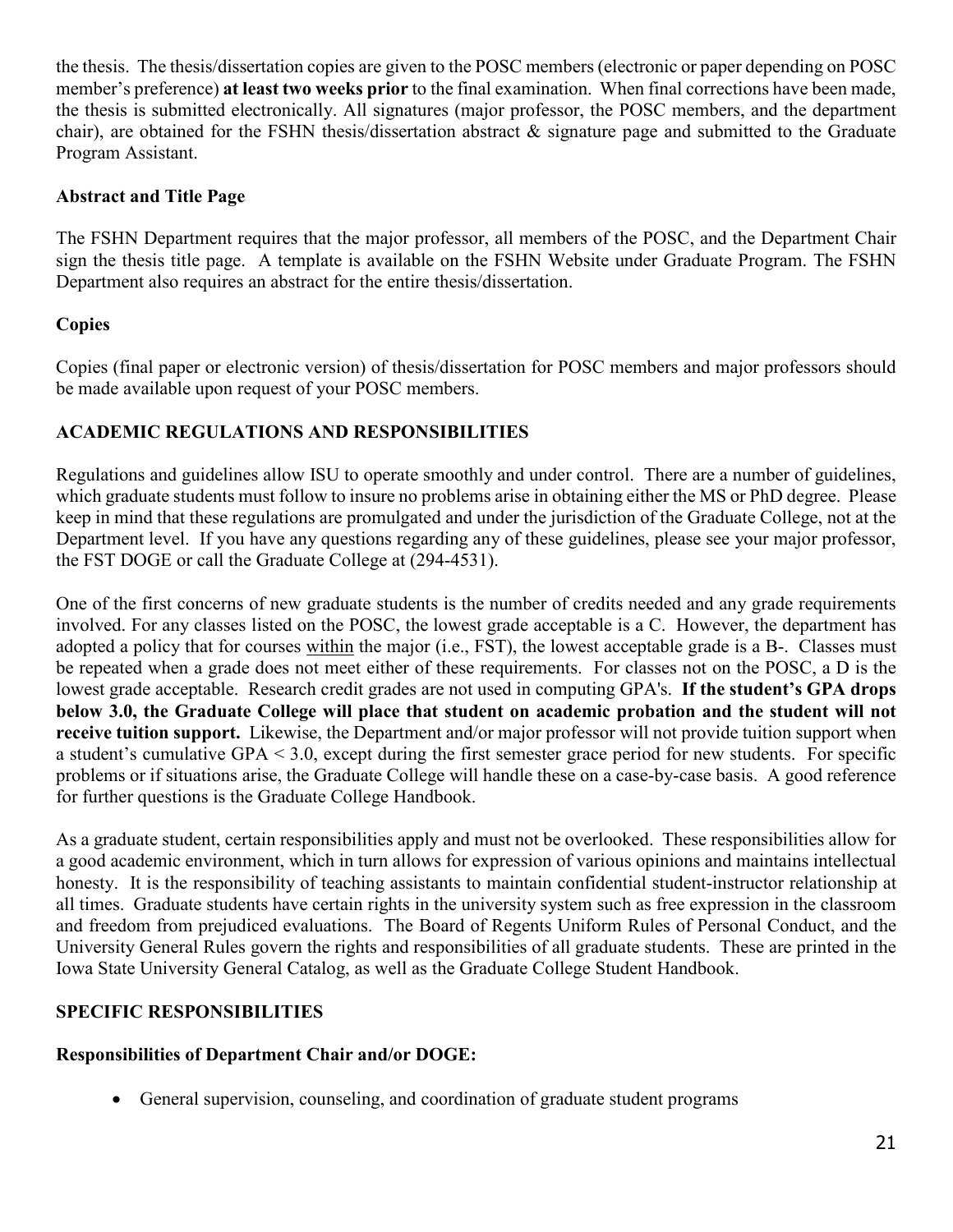- Recommendation of graduate candidates for admission
- Allocation of assistantships
- Process official forms
- Maintain Graduate Student Handbook on department website
- Provide an orientation session for all incoming graduate students, at the beginning of both the Fall and Spring semesters
- Development of a scholarly spirit among the graduate students and graduate faculty
- Inform major professors about necessary procedures
- Review the academic standing of all graduate students at the end of each semester
- Assure that POSC members are appointed by the end of the first semester in residence and a POSC is filed by the end of the second semester
- Confirm that there is a balance of members on the POSC
- Assure that the preliminary examination is taken in a timely matter
- Encourage active participation by all POSC members
- Assure that PhD preliminary examinations and MS and PhD final examinations dates and locations are announced department-wide in a timely manner for graduate faculty
- Encourage active departmental seminar participation

## <span id="page-23-0"></span>**Responsibilities of Major Professor:**

- Responsibility for the program, guidance, training, supervision, arrangements, welfare, and ethics awareness of each graduate student assigned to him or her
- The conduct of regular scheduled conferences with the student each semester
- Acquainting the students with department policies and providing personal counseling to help the student develop
- Arranging for space for the graduate student research project
- Checking and approving all necessary graduate forms and requests for materials, travel and services
- Suggesting members of the POSC
- Suggesting courses appropriate for the individual graduate student's POSC
- Checking the academic standing of the student at the end of each semester including written requests for full graduate status to the Graduate College and evaluating GPA; GPA < 3.0 or a grade of C+ or lower needs immediate attention of the POSC and department chair or DOGE
- Making initial acceptance of the thesis or dissertation, deciding when it is satisfactory for POSC members to review
- Seeing that manuscripts based on the graduate thesis or dissertation is prepared and submitted for publication
- Confirming that graduate student has fulfilled teaching responsibility
- Assuring graduate student is an active participant in departmental seminars
- Assuring that graduate student develops the ability to present scientific papers to departmental and at scientific meetings through participation in training seminar, national, and regional meeting attendance and presentation

## <span id="page-23-1"></span>**Responsibilities of Program of Study Committee:**

- Primary responsibility for academic preparation of the student and development of the POSC
- Attendance of student's seminar is expected
- Evaluating PhD student's readiness to be advanced to PhD candidacy through written and oral examinations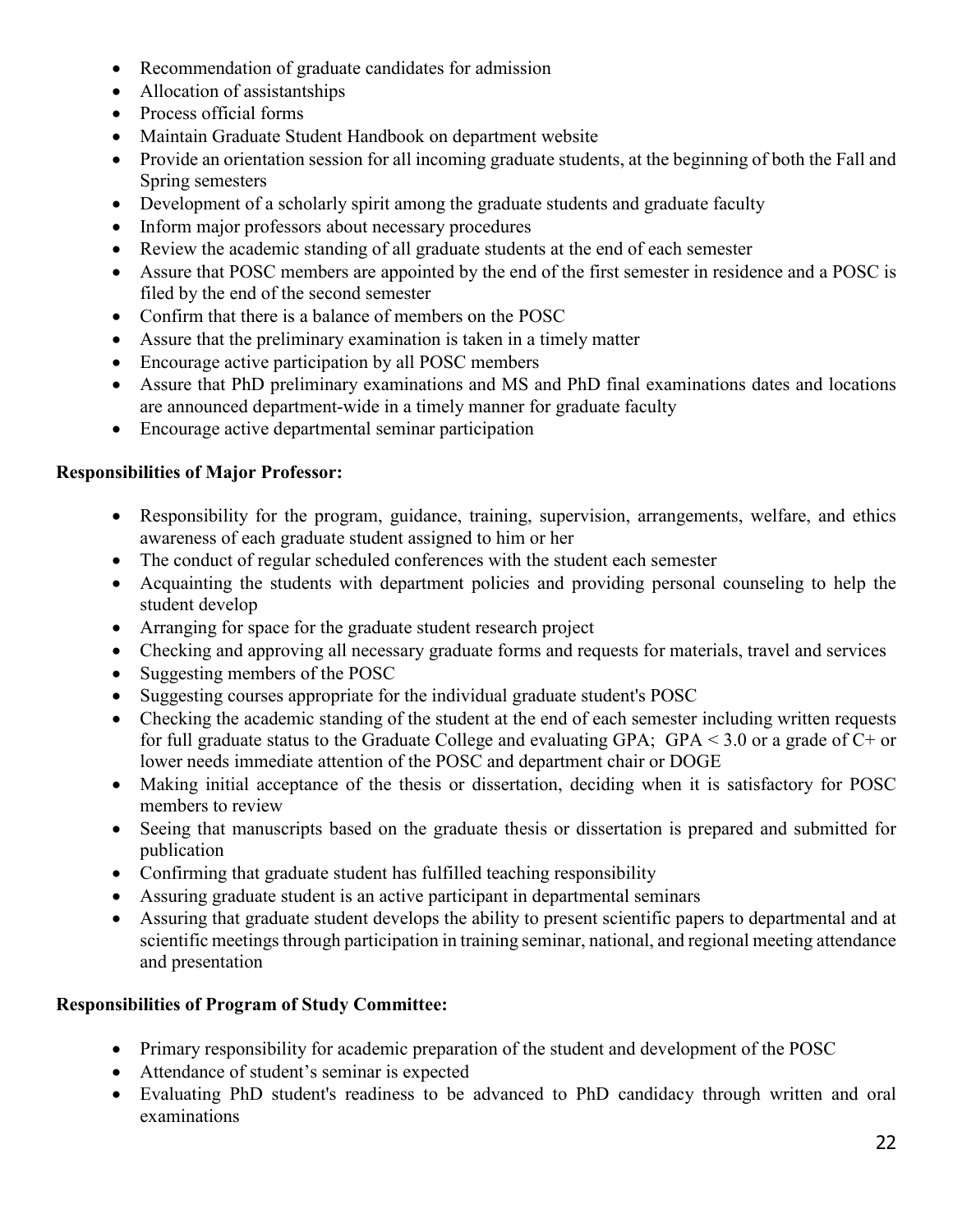• Evaluating the student's thesis or dissertation

## <span id="page-24-0"></span>**Responsibilities of Graduate Student Services Specialist:**

- Maintenance of a master file on all graduate students, an up-to-date collection of all official papers for each student in individual files
- Assign office space and desks to graduate students
- Documentation of the teaching requirement fulfilled prior to graduation

### <span id="page-24-1"></span>**Responsibilities and General Expectations for FST Graduate Students:**

- **1. Taking charge in your graduate education:** It is your responsibility in selecting courses and POSC members according to the requirements and guidelines, and in setting up timelines for your research and other activities. Discuss with your major professor and agree on these and other important matters.
- **2. Work ethics:** Even though your RA is based on 20-hr work/week, most students work for more than 40 hours/week on their research projects and course work. Much more than 20 hours/week in the lab is needed to obtain results, demonstrate research productivity, and produce high quality thesis/dissertation and peer-reviewed manuscripts. Research is hard but can be rewarding—do not expect easy answers and do not give up quickly. Try to stretch yourself, think forward and "outside the box", and be creative on your research (which can only be done with a thorough understanding of the state of the science in your specific area. Read and search scientific publications at all times).
- **3. Publication:** Typically, two papers from MS thesis and 3 from PhD dissertation are expected for FST students.
- **4. Use of University resources:** It is not appropriate to use ISU resources for personal use or gain. This includes office and lab equipment, including your research computer.
- **5. Individual meetings:** You should consider scheduling weekly research meetings with your major professor for updating results and discussing plans for the following weeks. Discuss if weekly written reports are required of you.
- **6. Discussing all general and specific expectations with your major professor:** Plan to do this at the start of your program and discuss periodically (do not wait until your annual review) if your performance is as expected. Examples of items to consider are as follows:
	- **a.** Best mode of communication
	- **b.** Weekly report format
	- **c.** Lab notebook recording and inspection
	- **d.** Annual professional meeting attendance and financial support
	- **e.** Scholarship opportunities (on and off-campus sources)
	- **f.** Membership and affiliation of professional organizations
	- **g.** Industry exposure and connections
	- **h.** Proposal writing experience
	- **i.** Opportunities for leadership development and community service

## <span id="page-24-2"></span>**PROFESSIONAL ETHICS**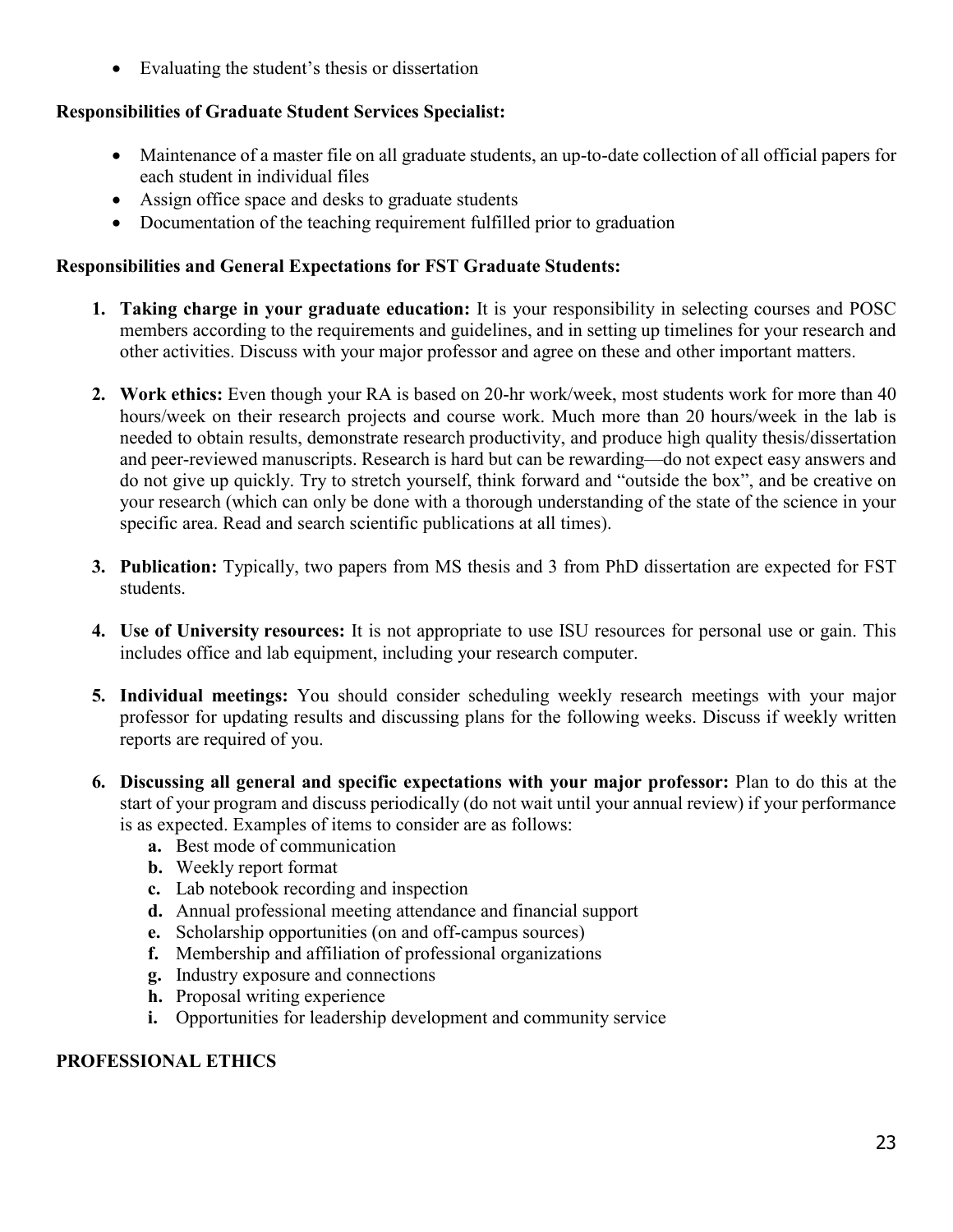During Orientation activities in August and in FSHN 580, you will be introduced to the concepts of ethical behavior and good practice in science. Included will be a discussion of proper research methods, ways to avoid self-deception in the practice of science, and scientific misconduct.

Graduate students are expected to comply with the Faculty Statement on Professional Ethics (see [Faculty](https://www.provost.iastate.edu/faculty-and-staff-resources/faculty-handbook)  [Handbook](https://www.provost.iastate.edu/faculty-and-staff-resources/faculty-handbook)[,](http://www.policy.iastate.edu/) [Section 7.2\)](https://www.provost.iastate.edu/sites/default/files/uploads/faculty%20resources/policies/Faculty%20Handbook%20-%20January%202018%20-%20final.pdf).

## <span id="page-25-0"></span>**PROFESSIONAL DEVELOPMENT**

During the course of your degree program, you will be required to maintain a laboratory notebook, present your research data in the form of a poster or as a seminar, and write at least one manuscript for publication in a scientific journal. Following is information for each of these activities, and resources for additional information.

## <span id="page-25-1"></span>**Standard Operating Procedure for Maintaining a Laboratory Notebook**

Every graduate student within the program will likely be expected to maintain a laboratory notebook to keep a dated record of experimental procedures, results, analyses and conclusions. Ideally, entries should be made directly into the notebook to avoid loss of key information on miscellaneous scraps of paper. Many professors now maintain folders on the R-drive for storage of electronic data as a back-up for laboratory notebooks. Consult your major professor for your lab's policy.

## **Your laboratory notebook is a legal document**

When we contact the Office of Intellectual Property and Technology about one of our inventions, the first question we have to answer is: where is this work written down? Which lab notebook? No kidding, if your project works, it is entirely possible that it is worth a great deal. But a patent, when it is filed, will be filed on the basis of the work you have written down in your notebook. They want page numbers, and they want pages in real notebooks with the dates written on the pages. When the patent lawyers show up, they are going to ask to see your notebook. If the description of the experiments are clear, and the results well documented, we are doing well. These pages should be dated because someone else may be doing the same research and dating their pages earlier than ours. Notebooks are cheap, don't worry about the writing space.

#### **Your laboratory notebook must remain in the laboratory**

Because your notebook is a legal document, it is also the property of the University. This sets some real constraints on both you and the university. The notebook has to stay within the laboratory, or at least within the university. It will be stored at the university for at least 5 years after you have left. If you need to take notes in the greenhouse, take your notebook. If you are doing experiments in another laboratory, take your notebook. But when you move on, as we all do at some point, the notebook has to stay in the lab. You are welcome to photocopy all of the note book, take pictures, scan documents, do whatever it takes, to make sure that you have all of your notes for the next projects you undertake somewhere else. But the original notebook has to stay in the lab.

## <span id="page-25-2"></span>**Authorship**

From time to time, the issue of authorship arises. Who should be listed as an author of the paper? In what order? One of the deciding factors of authorship concerns the notebook. If you have a notebook full of pivotal experiments, you are likely an author. However, do not expect to be listed as an author if you do not contribute to writing the manuscript. Do not expect authorship based on chats over coffee and ideas suggested at lab meeting, with no lab notebook pages devoted to any of the work. Standards are set in the field for what constitutes authorship, including the following: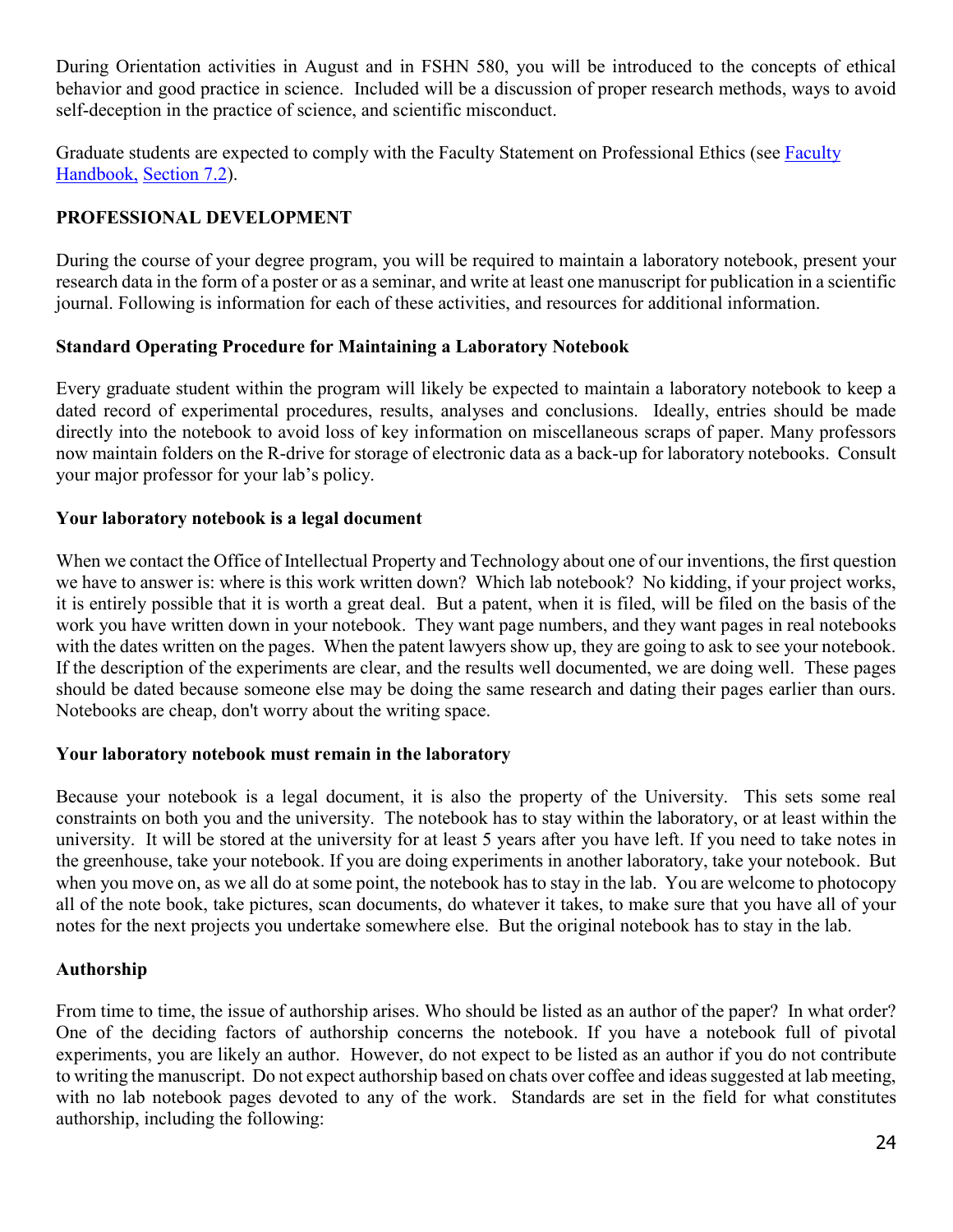- **1.** Substantial contributions to conception and design, or acquisition of data, or analysis and interpretation of data
- **2.** Drafting the article or revising it critically for important intellectual content
- **3.** Final approval of the version to be published

See: <https://www.policy.iastate.edu/authorship> for more details on ISU policies.

## <span id="page-26-0"></span>**Ownership of Intellectual Property and Data**

ISU subscribes to the general principle that the intellectual property created by a student is generally owned by that student. However, student work often owes much to faculty initiative. In addition, the provisions of sponsored research grants funding research appointments may affect the ownership of intellectual property derived from work on grants. Students must be aware of these restrictions on ownership of intellectual property as provided by university policies on patents and copyrights. Graduate students will be given a fair opportunity to use data resulting from sponsored research grants; however, that opportunity is subject to the University's obligations with respect to those grants. The university has a general obligation to publish the results of scientific investigation. Consequently, the student's right to control data collected under sponsorship is not exclusive. If you wish to continue your research at another location, materials or other university resources may only be transferred with the permission of your major professor and may require completion of a Materials Transfer Agreement.

# <span id="page-26-1"></span>**DISCRIMINATION AND HARASSMENT POLICY**

Selections from Iowa State University Discrimination and Harassment Policy follow: [\(https://www.eoc.iastate.edu\)](https://www.eoc.iastate.edu/)

## **University Non-discrimination Statement**

"Iowa State University does not discriminate on the basis of race, color, age, ethnicity, religion, national origin, pregnancy, sexual orientation, gender identity, genetic information, sex, marital status, disability, or status as a U.S. Veteran. Inquiries regarding non-discrimination policies may be directed to Office of Equal Opportunity, 3410 Beardshear Hall, 515 Morrill Road, Ames, Iowa 50011, Tel. 515 294-7612, Hotline 515-294-1222, email [eooffice@iastate.edu"](mailto:eooffice@mail.iastate.edu)

# <span id="page-26-2"></span>**DIVERSITY AND INCLUSION AT IOWA STATE UNIVERSITY**

The Office of Vice President for Diversity and Inclusion is located at 2680 Beardshear Hall.

On-line training for courses such as Diversity, Harassment and Discrimination and Drug Free Workplace are now available through ACCESS PLUS.

# **GRADUATE FACULTY IN FOOD SCIENCE AND TECHNOLOGY PROGRAM**

<span id="page-26-3"></span>**N. Acevedo**, Associate Professor, 2543 FSB, 4-5962, [nacevedo@iastate.edu](mailto:nacevedo@iastate.edu) PhD, University of Buenos Aires, Argentina, 2006. Physicochemical and structural properties of foods, Lipids, Food nanotechnology, Material Science in foods.

## **T. Boylston**, Associate Professor, 2547 FSB, 4-0077, [tboylsto@iastate.edu](mailto:tboylsto@iastate.edu)

PhD, Michigan State University, 1988. The effects of processing and storage on the lipid and flavor composition of foods, mechanisms of conjugated linoleic acid formation in dairy products.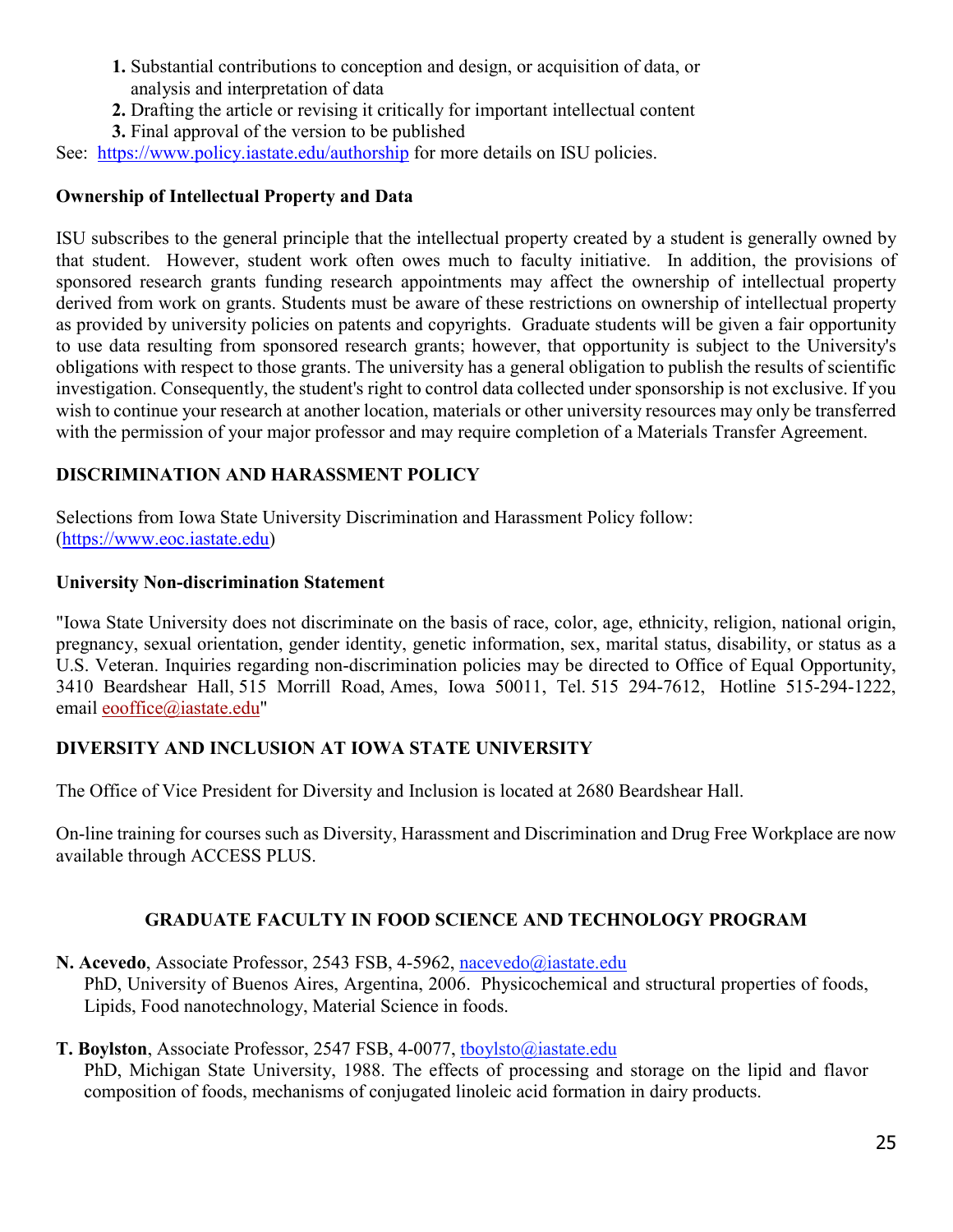- **B. Brehm-Stecher**, Associate Professor, 3344 Food Science Building, 515-294-6469, [byron@iastate.edu](mailto:byron@iastate.edu) PhD, University of Wisconsin-Madison, 2002. Food safety and biosecurity. Biodefense and emerging infectious diseases in relation to foods. Rapid molecular detection of foodborne pathogens and food spoilage organisms. Flow cytometry and other single cell analytical methods. Biomimetics. Multicomponent antimicrobial systems for use in foods, on food contact surfaces or in environmental applications. Novel methods and reagents for pre-analytical sample preparation.
- **P. Clark**, Assistant Professor, 224B MacKay Hall, pjclark@iastate.edu PhD, University of Illinois at Urbana-Champaign, 2011. Field of behavioral neuroscience with specific focus on the contributions of exercise and diet to cognitive function and mental health.
- **S. Clark**, Professor, 2563 Food Sciences Building, [milkmade@iastate.edu](mailto:milkmade@iastate.edu) PhD, Cornell University, 1997. Applies food microbiology and chemistry approaches, as well as, product development and sensory evaluation skills to enhance dairy product quality and consumption. Collaborates with human nutrition colleagues to understand the role of dairy foods in human health.
- **S. Coleman**, Assistant Professor, 2545 Food Sciences Building, 515-294-9011, [scoleman@iastate.edu](mailto:scoleman@iastate.edu) Ph.D., Colorado State University, 2015. Coleman's Extension and Outreach work include developing and disseminating food safety curriculum and resources for emerging, very small, and small food manufacturers in Iowa. Her research evaluates food manufacturers' attitudes, intentions, and behaviors towards following food safety practices using various evaluation theories. Coleman has expanded her outreach and research from farm-to-table to focus on filling gaps in improving food safety and the local food system, including developing curriculum and resources for gardeners, 4-H youth & judges.
- **G. Curtzwiler**, Assistant Professor, 1555 Food Sciences Building, [gregc@iastate.edu](mailto:gregc@iastate.edu) PhD, University of Southern Mississippi, 2017. Polymer Recycling and Food Packaging. High performance coatings. Nanoparticles and nanocomposites.
- **N. Delchier**, Adjunct Assistant Professor, 1339 Food Science Building, 515-294-1374, [delchier@iastate.edu](mailto:delchier@iastate.edu) PhD, University of Avignon, France, 2012. Understanding the reactivity of vitamins and nutrients during food processing.

**J. Dickson**, Professor, 207 Science I, 4-4733, [jdickson@iastate.edu](mailto:jdickson@iastate.edu) PhD, University of Nebraska – Lincoln, 1984. Developed a predictive model to estimate the growth of salmonellae during the cooling of beef carcasses. Dr. Dickson's studies of bacterial attachment, carcass washing and sanitizing have been applied to animal processing environments, resulting in the development of an inexpensive, technology neutral process which is very effective in controlling enteric pathogens on

animal carcasses.

**P. Fortes-Da-Silva**, Adjunct Assistant Professor, 1436 Food Science Building, 515-294-2074, paulo@iastate.edu

**B. Lamsal**, Associate Professor, 2553 FSB, 4-3250, lamsal@iastate.edu PhD, University of Wisconsin – Madison, 2004. Enzyme application in grain/food processing. Biomass pretreatment and processing for energy and materials. Biorenewable energy and biobased products, fermentation, food ingredient properties – proteins, polysaccharides. Food rheology. Agricultural crops utilization for industrial value-added products.

**M. Mellata**, Assistant Professor, 3346 Food Sciences Building, [mmellata@iastate.edu](mailto:mmellata@iastate.edu)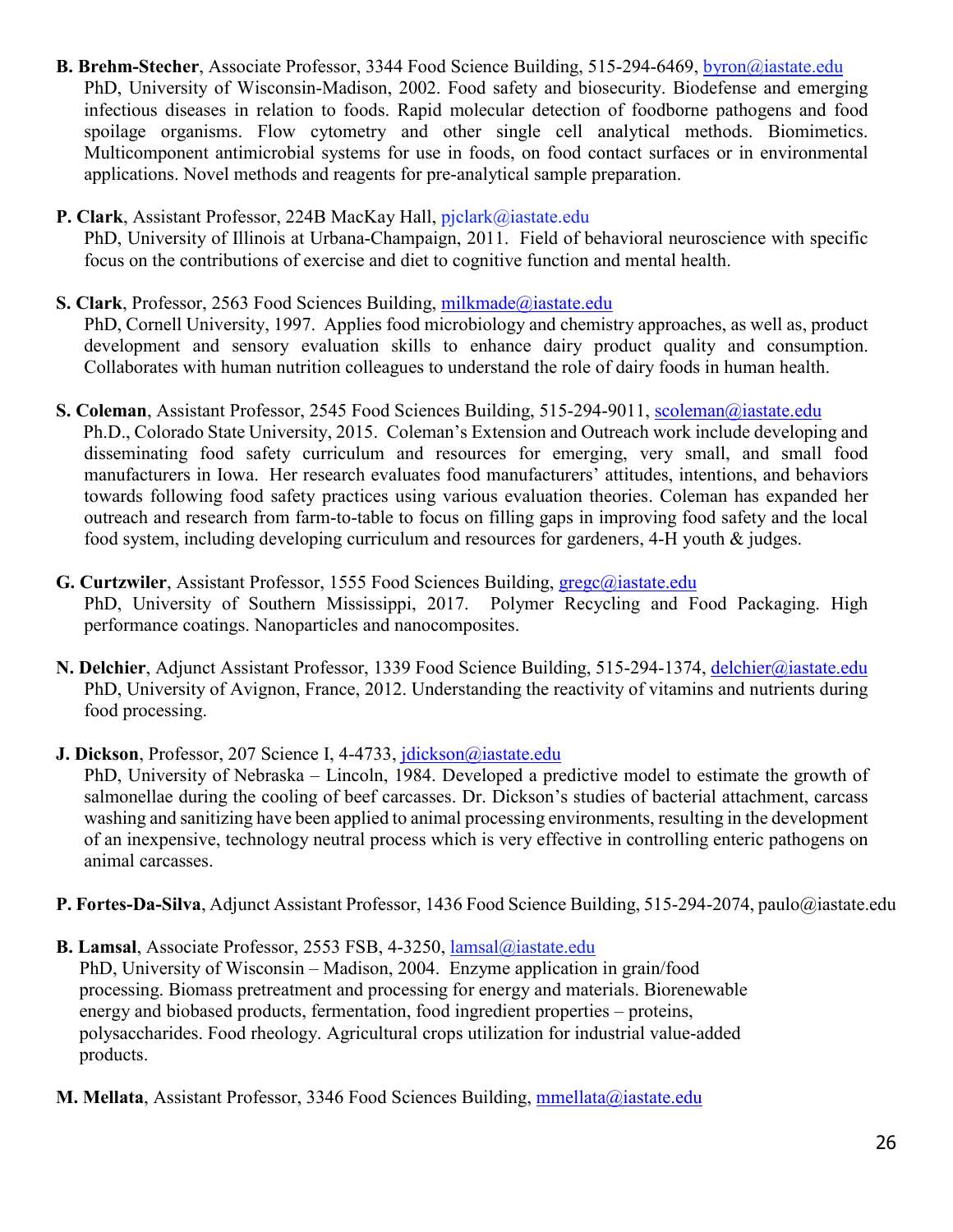PhD, University of Montreal, 2004. Advancing the understanding of the multidrug resistant and zoonotic risk of bacteria. Novel vaccine and probiotic treatments that will prevent infections from Enterobacteriaceae, e.g. *E. coli*, *Salmonella* and mitigate antibiotic resistance. Understanding the effects of treatments and environment on gut microbiota and general health of food-producing animals, e.g chickens.

- **A.F. Mendonça**, Associate Professor, 3399 Food Science Building, 515-294-2950, [amendon@iastate.edu](mailto:amendon@iastate.edu) PhD, Iowa State University, 1992. Survival, injury, and destruction of foodborne enteric pathogens following application of natural antimicrobials, atmospheric cold plasma, high pressure or irradiation to foods. Improved methods for recovery of foodborne pathogens sub-lethally injured by food processing treatments. Use of plant extracts for controlling food spoilage microorganisms and shelf-life extension of food and beverage products.
- **K. Prusa**, Professor, 1123 HNSB, 4-4323, [kprusa@iastate.edu](mailto:kprusa@iastate.edu) PhD, Kansas State University, 1983. Preharvest treatment of pigs for the improvement of pork quality and safety.
- **A. Shaw**, Associate Professor, 2577 FSB, 4-0868, [angelaml@iastate.edu](mailto:angelaml@iastate.edu) PhD, Texas Tech University, 2010. Create innovative intervention strategies against *E. coli* O157:H7, non-O157 STEC, *Salmonella*, *Campylobacter* spp., and *L. monocytogenes* in a variety of commodity groups (i.e. vegetable, fruits, beverage, etc.). Extension: Establish training workshops and literature to aid small and large food producers on how to provide safe food to consumers.

**X. Shi**, Adjunct Assistant Professor, 3997 Food Sciences Building, 515-294-1776, xshi@iastate.edu

- **J. Talbert**, Assistant Professor, 1547 FSB, 294-7015, [jotalber@iastate.edu](mailto:jotalber@iastate.edu)  PhD, Cornell University, 2009. Understanding and application of enzyme technology as a means to improve the production, safety & quality, and nutrition of food products.
- **C. Venkitasamy**, Adjunct Assistant Professor, 1581, Food Sciences Building, 515-294-2342, [vcsekar@iastate.edu,](mailto:vcsekar@iastate.edu) PhD. Tamil Nadu Agricultural University, Coimbatore, India, 2006. Infrared and microwave processing of agricultural and food products, sustainable processing of food wastes and agricultural byproducts for value addition and product development. Liaison with Food and bioprocessing industries for technology transfer.
- **K. Vorst**, Associate Professor, 1541 FSB, 294-6957, [kvorst@iastate.edu](mailto:kvorst@iastate.edu) PhD, Michigan State University, 2005. Retail and transport studies for fresh cut produce. Develop biodegradable food packaging for use in fresh-cut produce markets, and to evaluate recycled food packaging.
- **A. Watrelot**, Assistant Professor, 2567 FSB,

PhD, University of Avignon, FR, 2013. Enology. Improve the understanding of the polyphenolic chemical composition and behavior with cell wall material in grapes, fruits and alcoholic/non-alcoholic beverages. Extension: Establish workshops, webinars and other tools to aid grape growers and winemakers from Iowa and the Midwest region on how to improve wine quality.

**Z. Wen**, Professor, 1041 FSB, 4-0426, [wenz@iastate.edu](mailto:wenz@iastate.edu) 

PhD, The University of Hong Kong, 2001. Bioprocess engineering; fermentation for functional foods and non-food products. Algal culture development. Biofuels and value-added products from microalgae. Anaerobic digestion of food and animal wastes.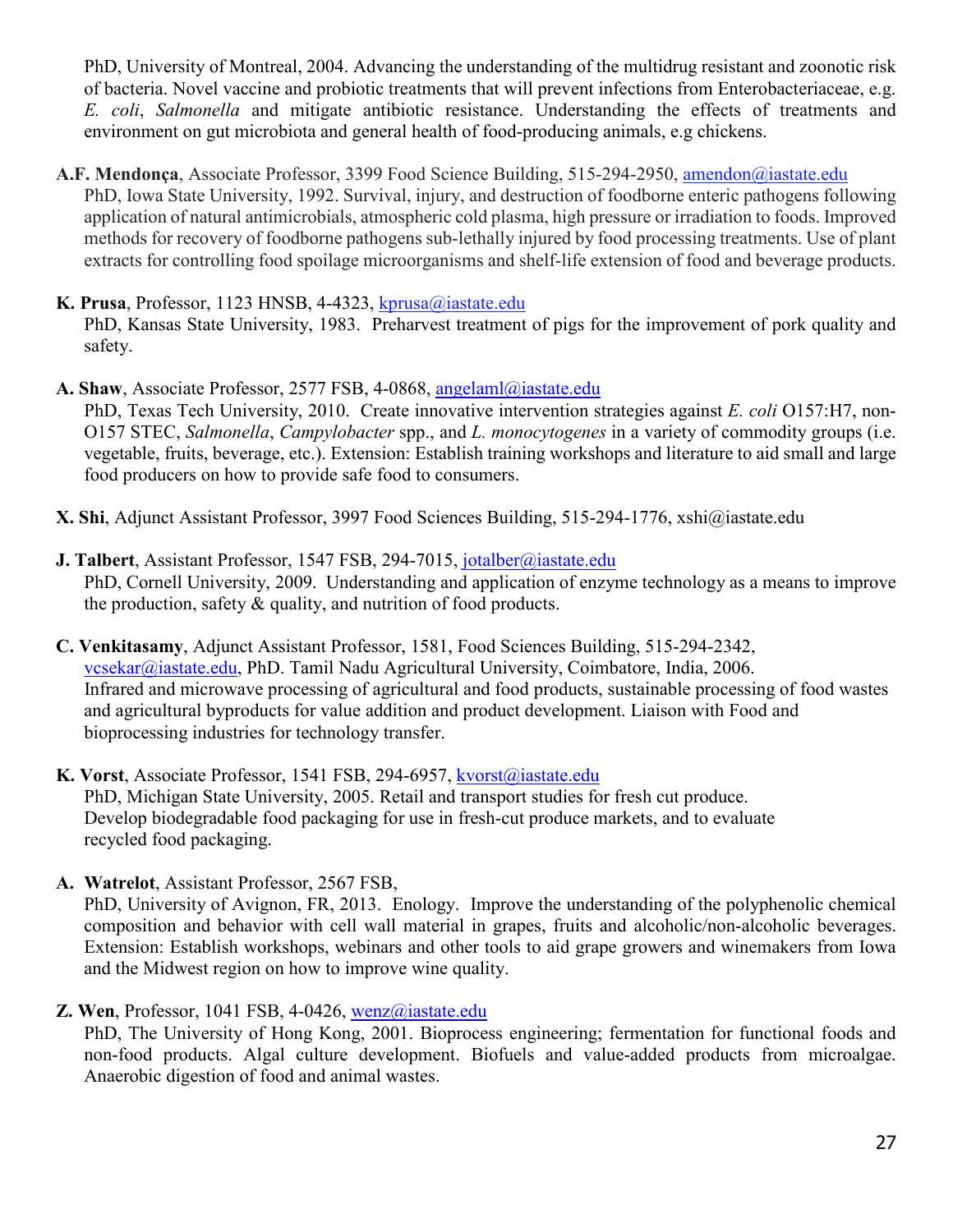## **Courtesy Faculty**

- **D. Grewell**, Professor of ABE, 4356 Elings Hall, 515-294-2036, dgrewell@iastate.edu PhD, The Ohio State University, 2005. Bio-renewable biodegradable polymers. Nano-composites. Biorenewable fuel sources. High-power ultrasonics. Ethanol and biodiesel.
- **M. Hojilla-Evangelista,** Research Chemist, Plant Polymer Research, National Center for Agricultural Utilization Research, USDA/ ARS Peoria, IL, [mila.hojillaevangelista@usda.gov](mailto:mila.hojillaevangelista@usda.gov)

#### **C. R. Hurburgh Jr.**, Professor of ABE, 3167 NSRIC, 515-294-8629, [tatry@iastate.edu](mailto:tatry@iastate.edu)

PhD, Iowa State University, 1981. Grain quality. Marketing and distribution. Physical and chemical properties of biological materials. Chemical and electronic instrumentation. Chemometrics. Metrology. Lead Instructor, Food Safety Modernization Act, Hazard Analysis and Risk-based Preventive Controls for Animal Food.

**J. Koziel**, Professor of Agricultural and Biosystems Engineering; Environmental Science, Toxicology, CCEE. 4350 Elings Hall, 515-294-4206, [koziel@iastate.edu,](mailto:koziel@iastate.edu) Ph.D., University of Texas at Austin, 1998. Aroma and smell of food and beverages. Chemical and sensory analyses of food and beverages. Solid-phase microextraction. Gas chromatography – mass spectrometry. Olfactometry. Biochar. Biowaste and biomass valorization. Value-added chemicals. Biosecurity. Treatment of pathogens with UV photolysis, photocatalysis, ozonation, and advanced oxidation. Google Scholar [profile.](https://scholar.google.com/citations?hl=en&user=rDTT2DgAAAAJ)

**D.C.** Lee, Associate Professor of Kinesiology, 251 Forker Building, 515-294-8042, [dclee@iastate.edu;](mailto:dclee@iastate.edu) PhD, Seoul National University, 2007 Physical activity epidemiology, especially on the independent and combined effects of aerobic and resistance exercise on various health outcomes in adults and older adults.

**L. Liu**, Adjunct Assistant Professor, Agricultural and Biosystems Engineering, 4333 Elings Hall, 515-294- 3939, [lingling@iastate.edu](mailto:lingling@iastate.edu)

PhD, University of Georgia, 2018. Transformation of agricultural and food byproducts into value-added nanobiomaterials; simulated in vitro digestion; biobased food coating; detection and disinfection of foodborne viruses.'.

**D. Maier**, Professor, 3325 Elings, 294-0140, dmaier@iastate.edu

PhD, Michigan State University, 1992. Post-harvest engineering and value-added processing of agricultural crops and biological products including ecosystem modeling. Post-harvest loss prevention. Food security. Stored products protection. Alternative crop storage systems. Dehydration of biological products. Bulk material handling and segregation. Facilities design and simulation. Feed manufacturing.

**K. A. Rosentrater**, Associate Professor, 3327 Elings, 294-4019, [karosent@iastate.edu](mailto:karosent@iastate.edu)

PhD, Iowa State University, 2001. Food, feed, fuel, fermentation and bioproducts engineering. Technoeconomic analysis and life cycle assessment. Facility design and construction.

**E. Shirtcliff**, Associate Professor, 2361C Palmer, 294-3677, birdie@iastate.edu

Biobehavioral mechanisms that illustrate the profound impact that a child's early environment exerts on their physiology. Researchers in my Stress Physiology Investigative Team (SPIT) Laboratory collect biomarkers noninvasively in humans. We examine stress-biomarkers like cortisol, bonding-biomarkers like oxytocin, development-biomarkers like testosterone, or immune-biomarkers like herpes simplex virus.

**R. Valentine**, Assistant Professor, 243 Forker, 294-3867, rvalenti@iastate.edu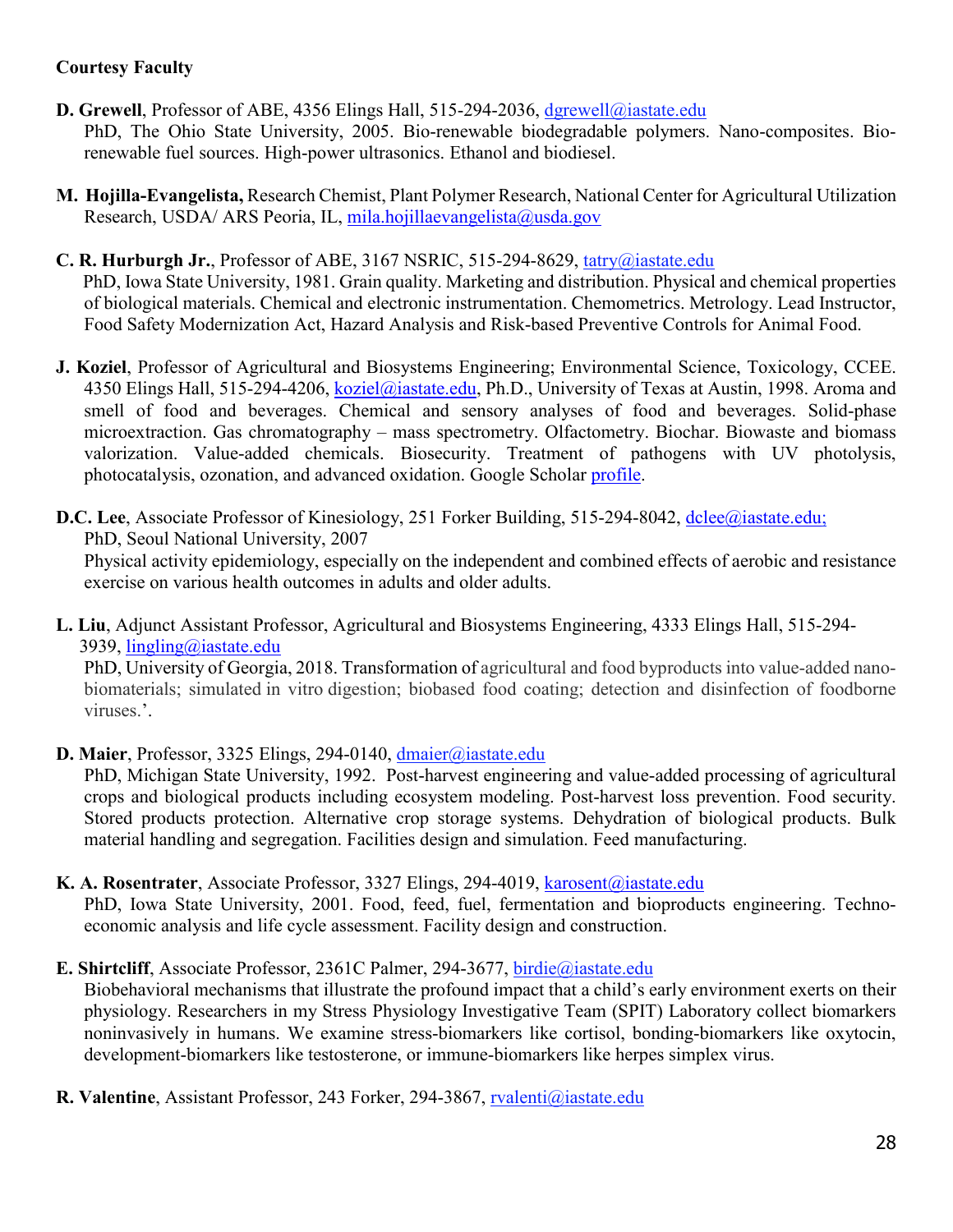PhD, University of Illinois at Urbana-Champaign, 2010. Expertise in adiposity, insulin resistant obesity and exercise training.

- **J. Sebranek**, University Professor, 215 Meat Lab, 4-1091, sebranek@iastate.edu PhD, 1974. Meat processing and preservation. Influence of additives, new technology and processing techniques on quality.
- **T. Wang**, Professor

PhD, Iowa State University, 1998. Lipid chemistry and functionality. Processing and value-added utilization of soybeans, corn, egg, and other agricultural products or by-products, primarily for their lipid components.

- **S. Wohlsdorf-Arendt**, Professor, 9E MacKay Hall, 294-7575, [sarendt@iastate.edu](mailto:sarendt@iastate.edu) PhD, Iowa State University, 2004. Food safety in retail foodservice operations including human resource management and operational policies and procedures.
- <span id="page-30-0"></span>**C. Yu**, Associate Professor, 3344 Elings, 294-4554, [chenxuyu@iastate.edu](mailto:chenxuyu@iastate.edu) PhD, University of Wisconsin-Madison, 2003. Spectroscopic biosensing and bio-related nanotechnology, and their applications in food quality and safety monitoring. Biomedical diagnosis. Environmental risk factor/contamination evaluations and disease prevention. Vaccine development.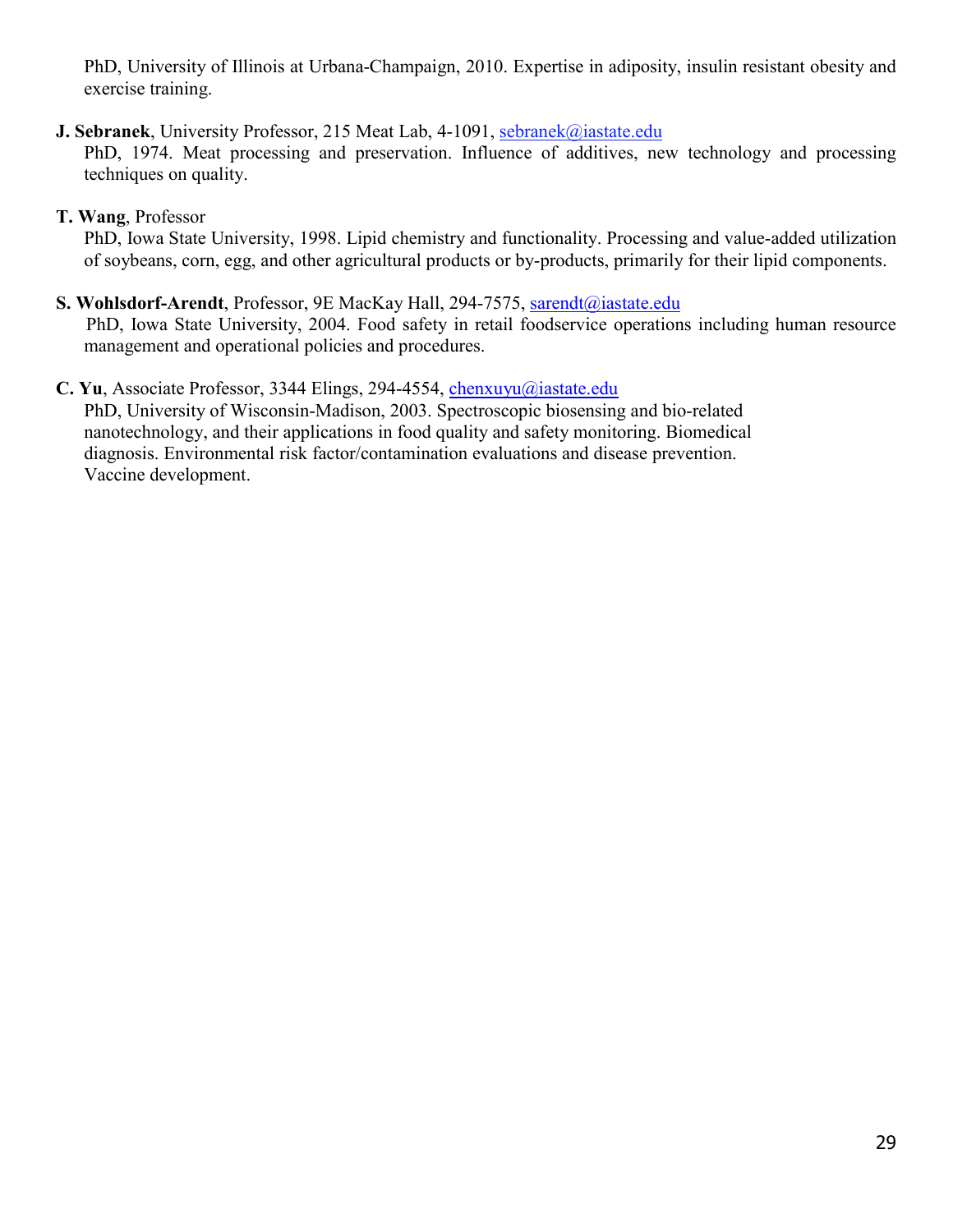# **GRADUATE STUDENTS IN FOOD SCIENCE & TECHNOLOGY**

| Fail 2020            |              |               |                                  |             |
|----------------------|--------------|---------------|----------------------------------|-------------|
| <b>NAME</b>          | <b>MAJOR</b> | <b>DEGREE</b> | <b>BACKGROUND</b>                | <b>HOME</b> |
| Ali, Elsadig         | Micro        | PhD           |                                  |             |
| Barry, Kia           | Micro        | PhD           |                                  |             |
| Boyd, Abigail        | <b>FST</b>   | PhD           | <b>BS-Northwestern</b>           | Illinois    |
|                      |              |               | University                       |             |
| Byanju, Bibek        | <b>FST</b>   | PhD           | <b>BT-Kathmandu University</b>   | Nepal       |
| Chen, Hong           | <b>ABE</b>   | PhD           |                                  |             |
| Chen, Si             | <b>FST</b>   | PhD           | <b>BE-Nanchang University</b>    | China       |
| Cheng, Yiliang       | <b>FST</b>   | PhD           | <b>BS-North Carolina State</b>   | China       |
|                      |              |               | University-Raleigh               |             |
| Cho, Karin           | <b>FST</b>   | M.S.          | <b>B.A.-Grinnell College</b>     | Illinois    |
| Durand, Tonia        | Micro        | PhD           | <b>BS-Iowa State University</b>  | Dominica    |
| Ghosh, Baidini       | <b>FST</b>   | M.S.          | BTech- SRM Institute of          | India       |
|                      |              |               | Science and Technology           |             |
| Hartanto, Verilyn    | <b>FST</b>   | M.S.          | <b>BS-Iowa State University</b>  | Indonesia   |
| Jochum, Jared        | Micro        | PhD           |                                  |             |
| Kuo, Chih-Chun       | <b>FST</b>   | M.S.          | <b>BS-Taipei Medical</b>         | Taiwan      |
|                      |              |               | University                       |             |
| Li, Tianqi (Tim)     | Genetics     | PhD           |                                  |             |
|                      | and          |               |                                  |             |
|                      | Genomics     |               |                                  |             |
| Nabwiire, Lillian    | <b>FST</b>   | PhD           | <b>BS-Makerere University</b>    | Uganda      |
|                      |              |               |                                  |             |
| Norton, Erin         | <b>FST</b>   | PhD           | <b>BS-University of Waterloo</b> | Canada      |
|                      |              |               | MS-University of Windsor         |             |
| Nutter, Julia        | <b>FST</b>   | M.S.          | <b>BS-Universidad Nacional</b>   | Argentina   |
|                      |              |               | de Mar del Plata                 |             |
| Ott, Logan           | <b>MICRO</b> | Ph.D.         | <b>BS-Iowa State University</b>  | Iowa        |
| Ozoh, Chinwendu      | <b>FST</b>   | PhD           | BS-Obafemi Awolowo               | Nigeria     |
|                      |              |               | University                       |             |
|                      |              |               | MS - Iowa State                  |             |
|                      |              |               | University                       |             |
| Perry, Bridget       | <b>FST</b>   | Ph.D.         | <b>BS</b> – Fort Valley State    | Georgia     |
|                      |              |               | University                       |             |
|                      |              |               | MS - Tuskegee University         |             |
| Rahman, Md. Mahfuzur | <b>FST</b>   | Ph.D.         | BS-Shahjalal Univ of Sci         | Bangladesh  |
|                      |              |               | & Tech                           |             |
|                      |              |               | <b>MS-North Dakota State</b>     |             |
|                      |              |               | University                       |             |
| Raman, Sharan        | <b>FST</b>   | Ph.D.         | B.S. - Iowa State                | Illinois    |
|                      |              |               | University                       |             |
|                      |              |               | M. Eng - Iowa State              |             |
|                      |              |               | University                       |             |
| Saffold, Ariana      | <b>FST</b>   | Ph.D.         | University of Wisconsin-         | Wisconsin   |
|                      |              |               | Madison                          |             |

**Fall 2020**